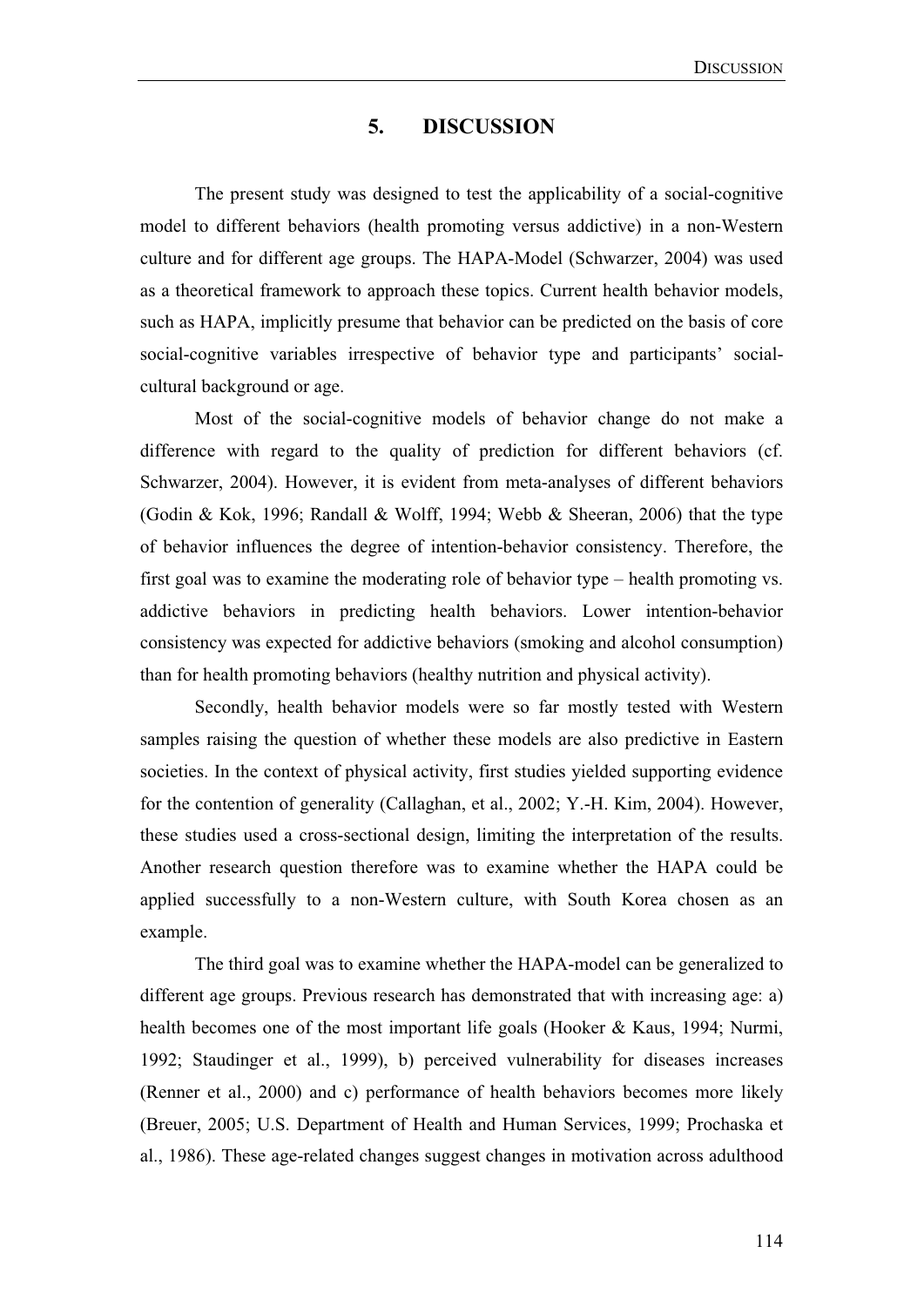(Freund & Baltes, 2000; Heckhausen, 1999; Lockwood et al., 2005). In line with previous research and theoretical considerations, it was reasoned that there will be structural differences in the interplay of social-cognitive variables in predicting health behavior. In other words, it was expected that the importance of different health cognitions for intention formation would vary depending on age.

The subsequent discussion of results is organized around these three main research questions. In the following, the central findings of the present study are summarized and embedded into previous research. In the second section the limitations of the present study are discussed. The chapter closes with general conclusions and an outlook.

# 5.1 SUMMARY OF MAIN FINDINGS AND THEIR RELATIONSHIP TO PREVIOUS **RESEARCH**

This section starts with the discussion of the moderating role of behavior type in behavior prediction. In the second step, the applicability of the HAPA-model to a South Korean sample will be addressed. Lastly, the applicability of the HAPA-Model to different age groups is elaborated on. The age-differences in health cognitions, health behaviors and behavioral patterns will be discussed. An overview of the central research questions and main findings is depicted in Table 42.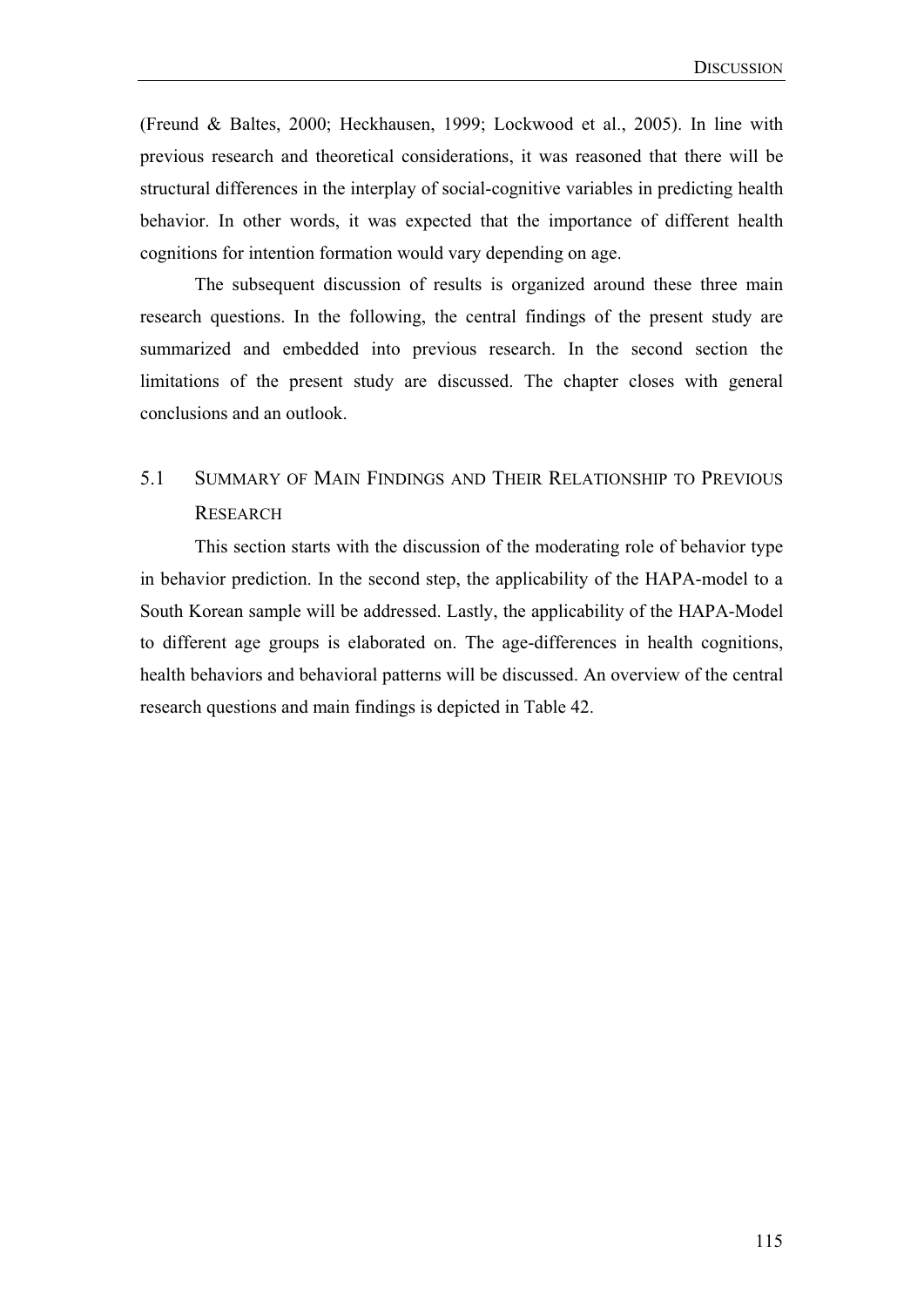| racio 12. Overview of central research questions of the present stata,<br>Research Questions/Hypotheses of the present study |                                                                                                                                                                                                                                                                                                                              |           |  |  |  |
|------------------------------------------------------------------------------------------------------------------------------|------------------------------------------------------------------------------------------------------------------------------------------------------------------------------------------------------------------------------------------------------------------------------------------------------------------------------|-----------|--|--|--|
| Test of universality of the HAPA-Model across cultures:                                                                      |                                                                                                                                                                                                                                                                                                                              |           |  |  |  |
| $Q1$ :                                                                                                                       | It is expected that HAPA is applicable to a South Korean sample                                                                                                                                                                                                                                                              | Partially |  |  |  |
| Test of universality of the HAPA-Model across different types of<br>behavior:                                                |                                                                                                                                                                                                                                                                                                                              |           |  |  |  |
| $Q2$ :                                                                                                                       | Lower intention-behavior consistency is expected for addictive<br>behaviors (smoking and alcohol consumption) than for health<br>promoting behaviors (healthy nutrition and physical activity).                                                                                                                              | Partially |  |  |  |
| Role of past behavior by behavior prediction:                                                                                |                                                                                                                                                                                                                                                                                                                              |           |  |  |  |
| Q3:                                                                                                                          | It is hypothesized that past behavior will significantly predict<br>future behavior and add to the explained variance in the future<br>behavior. However, the relationship between social-cognitive<br>variables and future behavior will remain significant after<br>inclusion of past behavior in the prediction equation. | Yes       |  |  |  |
| Test of universality of the HAPA-Model across age groups:                                                                    |                                                                                                                                                                                                                                                                                                                              |           |  |  |  |
| $Q4$ :                                                                                                                       | Age differences are expected with regard to health behaviors.<br>Older adults compared with younger adults are expected to:                                                                                                                                                                                                  |           |  |  |  |
|                                                                                                                              | - have better nutrition behavior and lower alcohol and cigarette<br>consumption, but to be less physically active.                                                                                                                                                                                                           | Partially |  |  |  |
| Q5:                                                                                                                          | It is expected to find distinct life style patterns. Older adults are<br>expected to belong to a more favorable life style cluster.                                                                                                                                                                                          | Yes       |  |  |  |
| Q6                                                                                                                           | Age differences are expected with regard to health cognitions.<br>Older adults compared with younger adults are expected to:                                                                                                                                                                                                 |           |  |  |  |
|                                                                                                                              | - perceive themselves as being more vulnerable for diseases,                                                                                                                                                                                                                                                                 | Yes       |  |  |  |
|                                                                                                                              | - score lower on physical activity related outcome expectancies and<br>self-efficacy scales, but higher on nutrition, alcohol, and smoking-<br>related outcome expectancies and self-efficacy scales,                                                                                                                        | Partially |  |  |  |
|                                                                                                                              | - score lower on physical activity-relate intention and score higher<br>on nutrition, alcohol, and smoking-related intention and planning<br>scales,                                                                                                                                                                         | Partially |  |  |  |
|                                                                                                                              |                                                                                                                                                                                                                                                                                                                              |           |  |  |  |
|                                                                                                                              |                                                                                                                                                                                                                                                                                                                              |           |  |  |  |
|                                                                                                                              |                                                                                                                                                                                                                                                                                                                              |           |  |  |  |
|                                                                                                                              |                                                                                                                                                                                                                                                                                                                              |           |  |  |  |

|  |  |  | Table 42: Overview of central research questions of the present study |
|--|--|--|-----------------------------------------------------------------------|
|  |  |  |                                                                       |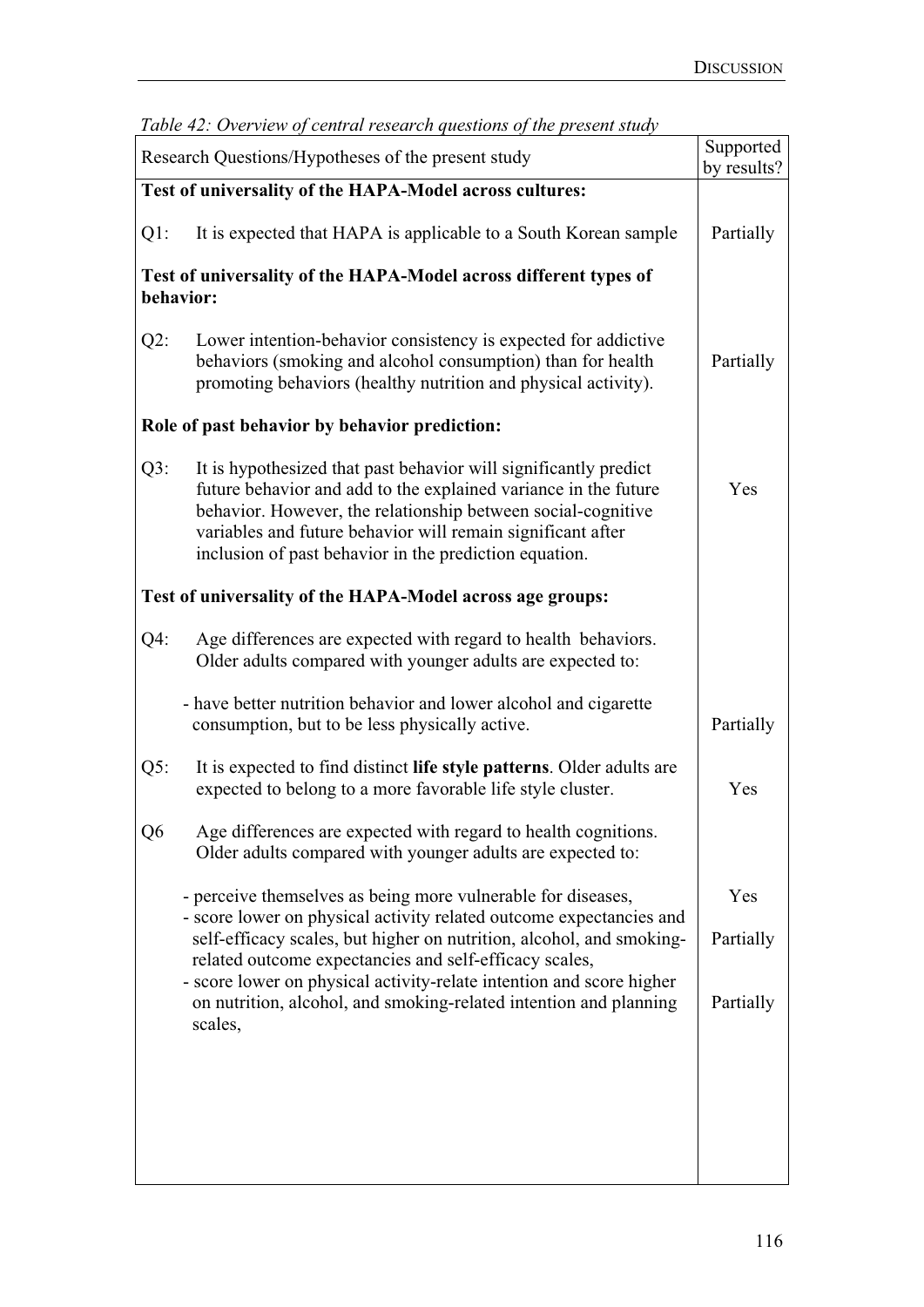| O7: | Age differences in the interplay of social-cognitive variables in<br>predicting health behaviors are expected:                                                                                                                                                                                |                  |
|-----|-----------------------------------------------------------------------------------------------------------------------------------------------------------------------------------------------------------------------------------------------------------------------------------------------|------------------|
|     | - A stronger association between risk perception, outcome<br>expectancies and intention is expected in the group of older adults<br>than in younger ones.<br>- No age differences are expected in the volitional phase and in the<br>relationship between action self-efficacy and intention. | Partially<br>Yes |
| Q8: | It is postulated that the structural differences between non-<br>intenders and indenters should not mirror age-related structural<br>differences.                                                                                                                                             | Yes              |

# 5.1.1 Applicability of the HAPA-Model to Different Types of Health Behaviors

 A main hypothesis of the present study was that HAPA is applicable to different types of health behaviors. It was further assumed that intention-behavior consistency will be lower for addictive behaviors than for health promoting behaviors. Moreover, the amount of explained variance in addictive behaviors will be lower than for health promoting ones. This prediction was based (see section 2.1.5) on a consideration that addictive behaviors in comparison to health promoting behaviors are more driven by physiological forces and therefore are more difficult to keep under personal control (DiClemente et al., 1995; Shiffman et al., 1997; Witkiewitz & Marlatt, 2004).

The findings of the present study partially supported the hypothesized relationships. The HAPA-model was confirmed for nutrition behavior and to a lesser degree for physical activity, whereas the model was found to be less applicable to addictive behaviors such as smoking and alcohol consumption (see sections 4.2.2, 4.3.2, 4.4.2, 4.5.2). According to Cohen's classification of effect size (Cohen, 1992) the small amount of variance in intentions and behavior was accounted for by the model for addictive behaviors (4%, and 3% of the variance was explained with regard to alcohol-related intention and behavior while 7% and 5% with regard to smokingrelated intention and behavior). In contrast, 12% and 27% of the variance in these variables were accounted for in the model for nutrition behavior, respectively. Only a modest amount of variance could be explained in physical activity-related intention and behavior with 6% and 9%, respectively. Thus, the first assumption of applicability of the HAPA-Model to different health behaviors could only be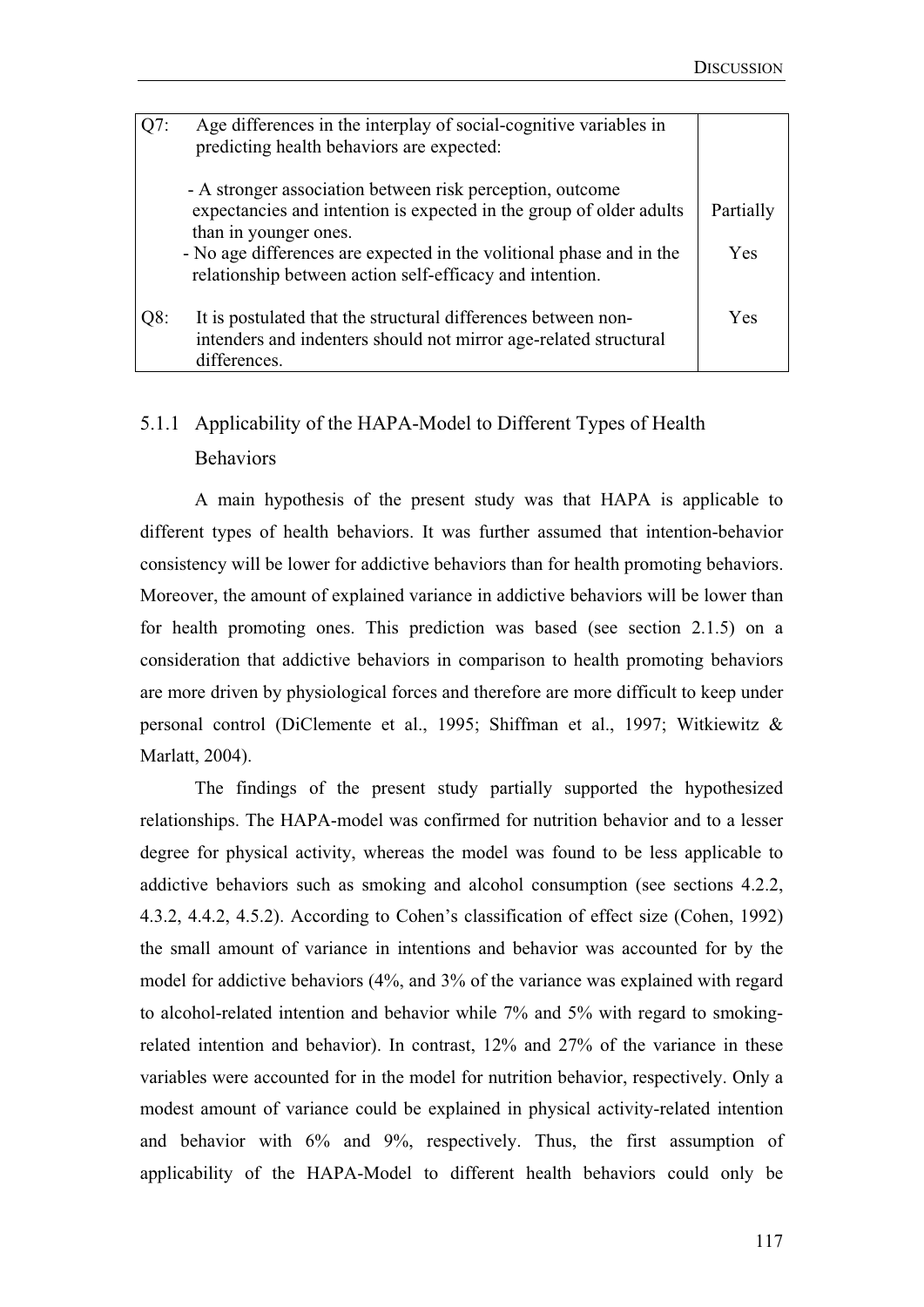confirmed for nutrition behavior. A significant but only modest amount of variance could be explained in physical activity related intention and behavior. Only a statistically non-significant amount of variance could be explained in alcohol and cigarette consumption. As predicted, both the amount of explained variance in behavior and behavior-intention consistency was lower for addictive behaviors than for health promoting behaviors. However, in the case of physical activity this was only true for the subgroup of older adults. Age-related differences in motivation to be physically active will be discussed in section 5.2.3.

Considering the relationships between social-cognitive variables as suggested by the HAPA-Model, in the motivational phase, risk perception and outcome expectancies were only predictive of the intention to adopt healthier nutrition. Action self-efficacy was predictive of intentions to adopt all four behaviors.

The interplay of volitional variables partly corresponded with theoretical assumptions. Coping self-efficacy was a significant predictor of nutrition behavior, physical activity and alcohol consumption, but due to lower statistical power (the *n* of the subsample of smokers was smaller than the *n* of the subsamples in the analysis for other behaviors) failed to reach significance to predict cigarette consumption. Contrary to the theoretical assumptions of the HAPA-Model and in contrast to previous studies (Lippke et al., 2004a; Orbell, Hodgkins, & Sheeran, 1997; Rise, Thompson, & Verplanken, 2003; Sniehotta et al., 2005) planning was a nonsignificant predictor of the other three behaviors, with the exception of nutrition behavior.

When past behavior was included in the HAPA-model, it was a significant predictor of the future behavior and added to the amount of the explained variance. However, as predicted, the relationship between social-cognitive variables and subsequent behavior remained stable after inclusion of past behavior into the model. The significant path from past behavior to future behavior points to the relative stability of the behavior over time, but gives no additional information about the mechanisms that contribute to the maintenance or to behavior change (see also Ajzen, 2001; Bandura, 1997).

The results of the present study are consistent with previous findings (see e.g. Riese & Kovac, 2006; Mugraff, DcDermontt, & Walsh, 2003) showing that low percentage of variance was explained in e.g. alcohol consumption, when intention was assessed as quitting intention. The current results also correspond with the ones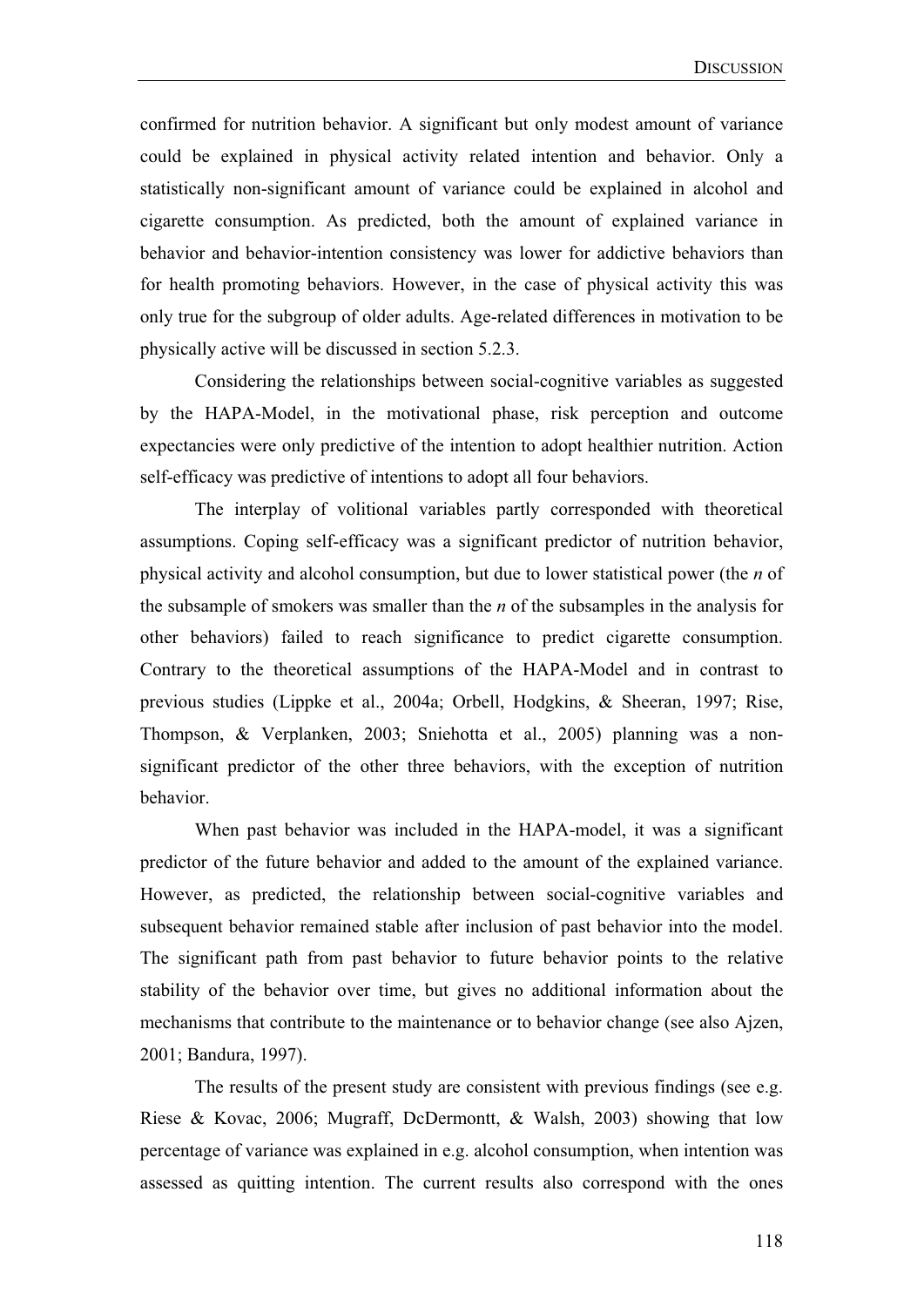obtained by meta-analyses (Godin & Kok, 1996; Randall & Wolff, 1994; Webb & Sheeran, 2006). The meta-analyses were calculated on the basis of different studies with different samples and they all came to the conclusion that the type of behavior influences the degree of intention-behavior consistency and the variance explained in intentions and behavior. To my knowledge, the present study is the first study that investigates the quality of the prediction of different types of health behavior using the same sample and thus makes the comparability of the prediction quality across different domains more reliable. Moreover, by assessing alcohol-, and smokingrelated intention as quitting intentions and alcohol-, and smoking-related self-efficacy as quitting self-confidence this study makes the comparability of the HAPA-model across different behavior types possible. The present findings imply that health behavior is not a unitary construct that can be equally well predicted by the same set of variables regardless of the behavior type.

Until now there has been no study that has systematically described health behaviors on the basis of underlying dimensions and examined the impact of different dimensions of health behaviors on the quality of the prediction of health behaviors. One of the few attempts to specify dimensions that health behaviors might vary on was undertaken by Renner and Schwarzer (2003b) (but see also Bishop, 1994 p. 79- 80). They distinguished between six dimensions of health behaviors: a) voluntary; consciously undertaken by the individual vs. involuntary; unconsciously undertaken by the individual; b) avoidance of harmful activities vs. engagement in protective activities; c) undertaken without medical assistance vs. needs professional medical assistance; d) vital vs. non-vital; e) occasional; instable vs. habitual; stable; f) simple vs. complex, multifaceted. The four behaviors under present study could differ, for example, on the dimension "avoidance of harmful activities vs. engagement in protective activities". The present results suggest that systematic study of the impact of different dimensions of health behaviors on the quality of behavior prediction is meaningful. A deeper understanding of the functions that different health behavior can fulfill and how this affects the predictability of behavior is needed. On the basis of the function of health behavior additional variables might be included in the model and some can be left out. For example, Witkiewitz and Marlatt (2004) summarized intrapersonal determinates of relapse and among others mentioned craving, dependence and emotional states. Thus, in the case of addictive behaviors the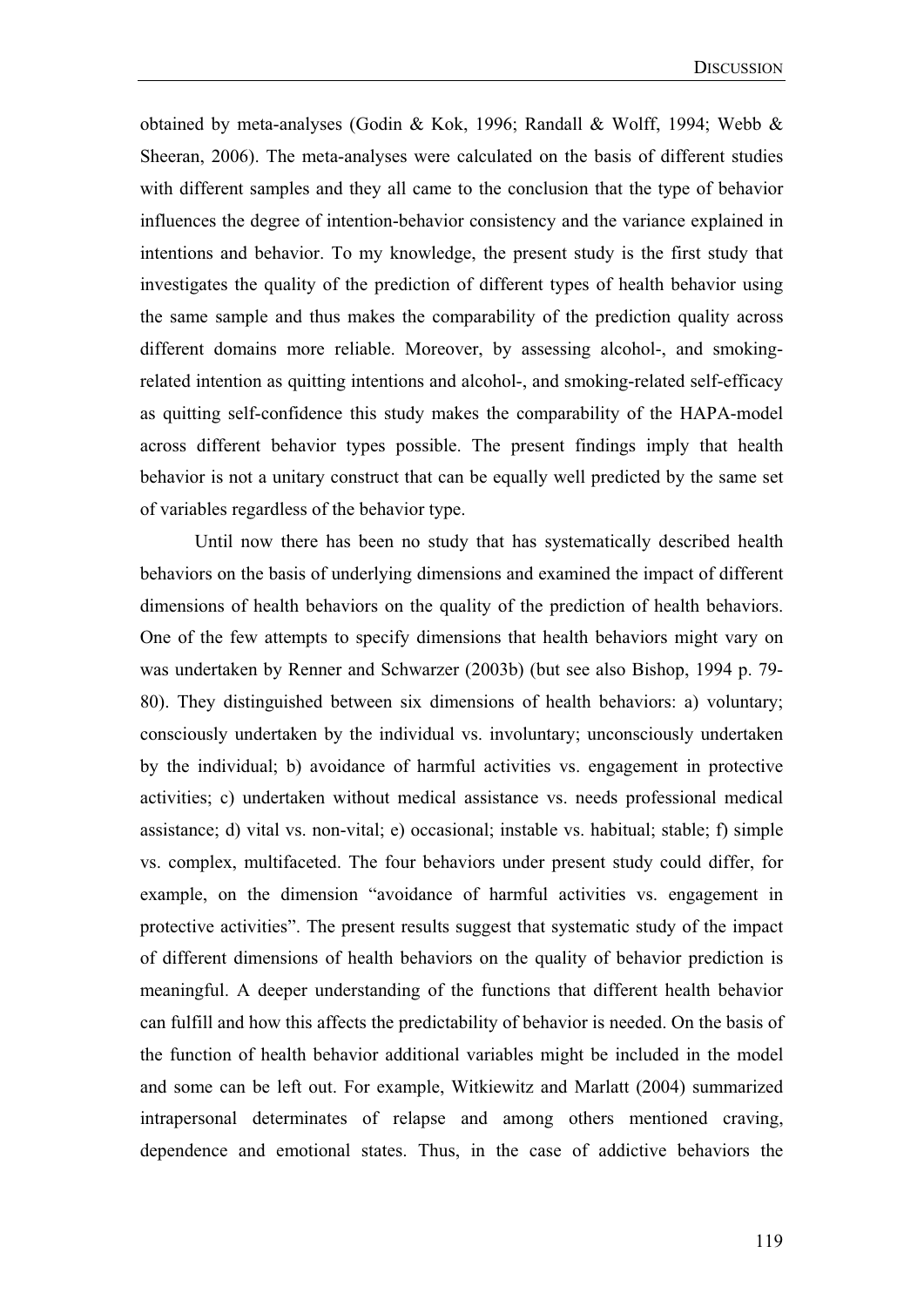measures of physiological and psychological dependency or craving can be included in the model.

## 5.1.2 Applicability of the HAPA-Model to a Non-Western Country

Another main hypothesis of the present study was the applicability of the HAPA to a South Korean sample. The generalizability of the HAPA-model is warranted when the results obtained in the Western samples match the results obtained with an Eastern sample, e.g. the South Korean one (cf. Berry et al., 2002). The results regarding nutrition behavior obtained in a South Korean sample widely match the results from a previous study done with a German sample (Schwarzer  $\&$ Renner, 2000). A somewhat different picture emerged with regard to physical activity. In two studies investigating applicability of the HAPA-Model to physical activity with Western samples, (Lippke et al., 2004a; Sniehotta et al., 2005) not only could a larger amount of variance in physical activity (18% and 24% vs. 9%) be accounted for but also all three health cognitions (risk perception, outcome expectancies and selfefficacy) were predictive of intention, whereas in the South Korean sample only selfefficacy was. To my knowledge, the predictive utility of the HAPA-model for addictive behaviors in Western-samples was only tested in one study by Murgraff et al. (2003). HAPA constructs accounted for 21% of explained variance in singleoccasion drinking behavior. However, self-efficacy was the only significant predictor of the subsequent behavior. Thus, although much less variance in the drinking behavior was explained in the present study the pattern of relationship between HAPA-variables was consistent with the Mugraff et al. study.

To summarize, the application of the HAPA-Model to a non-Western sample partly matched the results obtained with Western samples. Thus, a cross-cultural "transportability" of the model could be supported in general. However, two vivid discrepancies between the present study and previous research became apparent. In the motivational phase, risk perception and outcome expectancies were for the most part non-significant predictors of intention. However, the non-significant relationship between risk perception or outcome expectancies and intentions were predicted for the group of younger adults. Therefore the possible explanations for this discrepancy will be extensively discussed in Section 5.2.3. Also, in the volitional phase, contrary to the assumptions of the HAPA-Model, planning was a non-significant predictor for studied behaviors with one exception of nutrition behavior.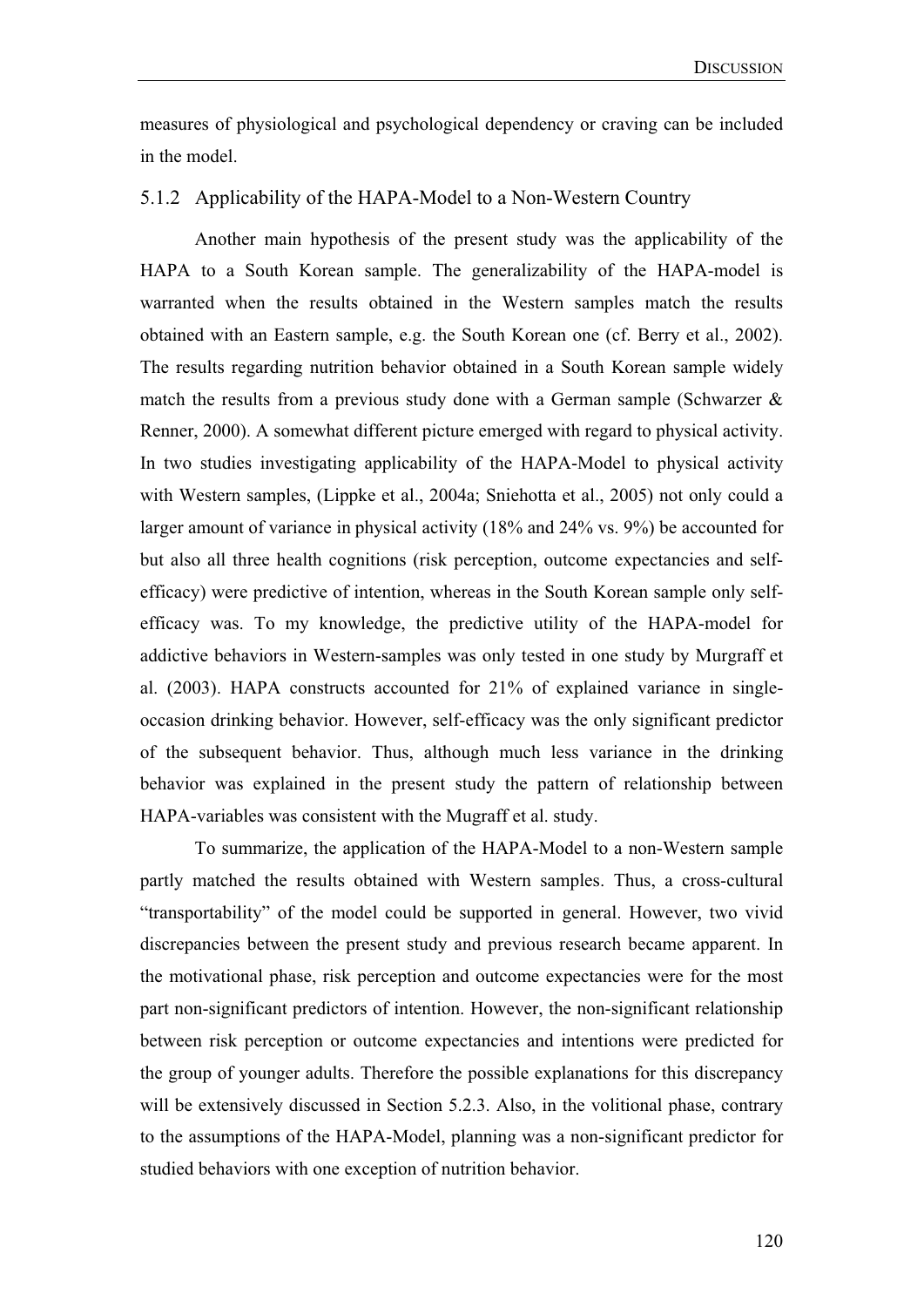One possible explanation for low predictive power of the planning construct might lie in the way of its assessment. Most of the previous studies have introduced the concept of planning/implementation intentions experimentally. In an experimental setting planning interventions in different behavioral domains were facilitative for behavior change (Orbell et al., 1997; Verplanken & Faes, 1999). In the present study no planning intervention was carried out but the participants were asked to indicate whether they already have concrete plans to change certain behaviors. Previous studies using the planning construct in the survey context yield more inconsistent results. Several studies found that the introduction of the planning construct improved the prediction of health behaviors when compared to motivational variable alone (Lippke et al., 2004a; Rise et al., 2003; Sniehotta et al., 2005), but the effect sizes were rather small. Other studies did not find a significant relationship between planning and health behavior (Murgraff & McDermott, 2003; Rhodes, Blanchard, Matheson, & Coble, 2006). Moreover, the participants in the Lippke et al. and Sniehotta et al. studies were rehabilitation patients that were excessively trained on how to remain physically active after discharge also via planning. Thus, they might have already gained the planning competences and built the crucial link between situational cues and behavior during the rehabilitation-program. In the present study, however, participants had to rely on their own planning competence and might have answered the planning items in a superficial manner without really building a crucial link between situational cues and behavior.

The only exception constituted nutrition-related planning that was predictive of nutrition behavior beyond the effect that motivational and other volitional variables had on nutrition behavior. The experimental studies in the domain of healthy eating (Armitage, 2004; Kellar & Abraham, 2005; Verplanken & Faes, 1999) attest a positive effect of implementation intention on subsequent changes in nutrition behavior (but see Jackson et al., 2005). To my knowledge there has been so far no cited study that used spontaneous measure of implementation intentions in the domain of nutrition. Thus, the present study proved that a spontaneous measure of nutritionrelated implementations intentions might be useful for predicting behavior. Contrary to the experimentally induced measures, a spontaneous measure can be easily employed in the large surveys.

Why did a spontaneous measure of nutrition-related planning outperformed the planning measures in other behavior domains? One potential reason for the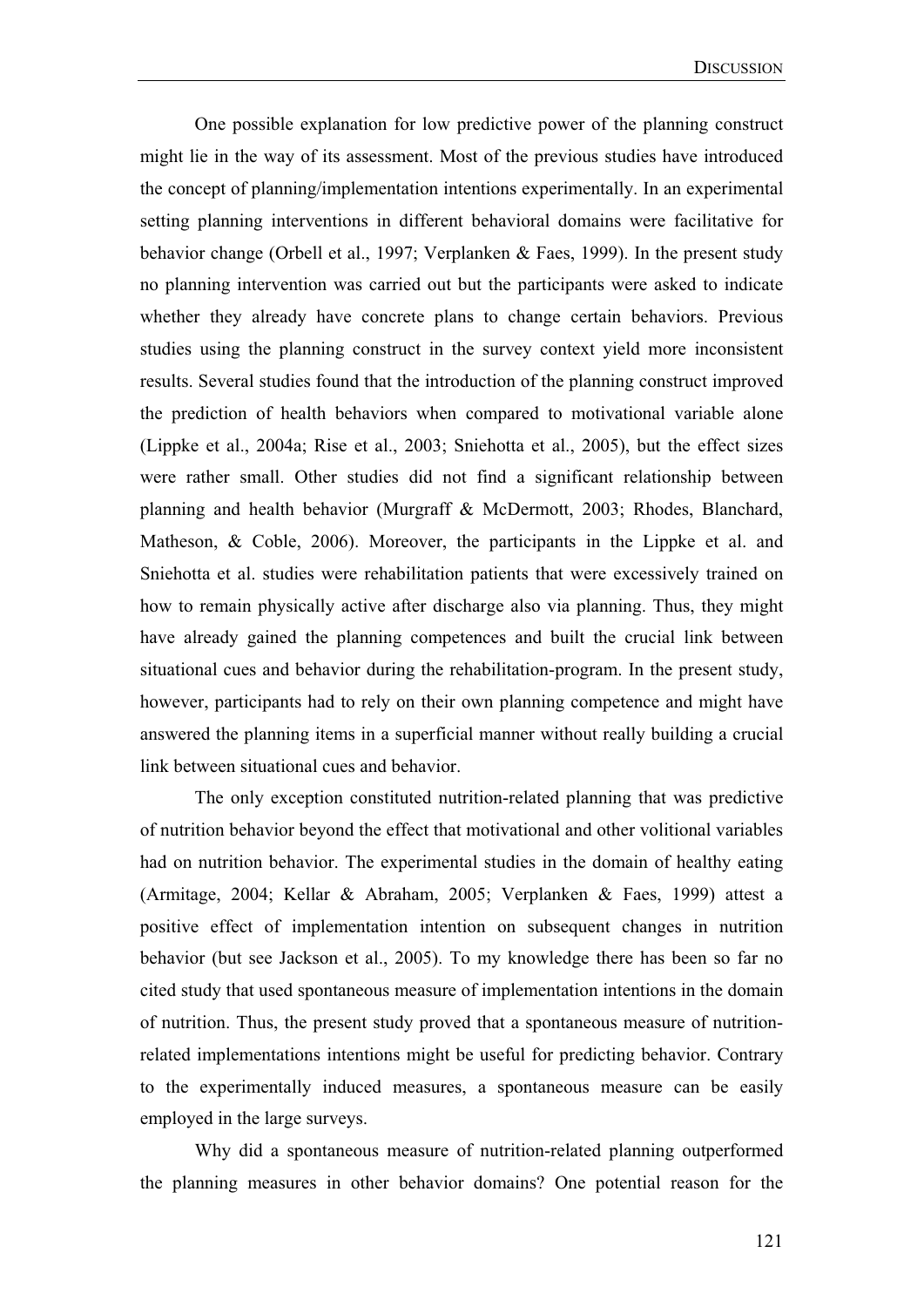stronger association might lie in the function of the nutrition behavior. Hunger is indeed a biological need that can be relieved through food intake (Conner & Armitage, 2002). In the case of nutrition behavior the target of behavior change is, in contrast to other health behaviors, not the abdication of food but rather the choice of low-fat and high fiber products. Thus, eating is usually performed by people a couple of times every day. Moreover, people might have developed the nutrition-related planning competence by e.g., compilation of the shopping lists. For example, in the study by Thomas & Garland (2004) 67% of the participants claimed to have a written grocery shopping list on their last trip to supermarket. Probably because of this "training effect" it might have been easier for the study participants to activate nutrition-related plans rather than plans for other behaviors.

Another explanation for the low planning-behavior consistency might lie in the semantic ambiguities in the measurement of planning construct. Semantic ambiguities between intention and planning may make the measurement domains of these constructs similar even if the two constructs are conceptually different. Rhodes et al. (2006) evaluated the discriminant validity of motivational items (e.g. exert effort; try hard), intention items (e.g. intend, plan) and implementation intention/planning items (e.g. specific plans) in the physical activity domain. Motivational items and planning showed discriminant validity, but intention could not be discriminated from either construct. The semantic ambiguity between intention and planning items is somewhat problematic when the separation between measurement of motivation and planning is desirable. Hence, it leads to measurement redundancy and this can affect the structural coefficients in the model. In the present study, however, the correlations between intention and planning across different behaviors were in the range of  $(.17 \le |r| \ge .31)$  and therefore the lack of discriminant validity can be ruled out.

## 5.1.3 Applicability of the HAPA to Different Age Groups

One central hypothesis of the present study was that there will be mean and structural differences with regard to health behaviors and health cognitions between different age groups. The results for the age-related mean differences in health behaviors and health cognitions will be discussed next.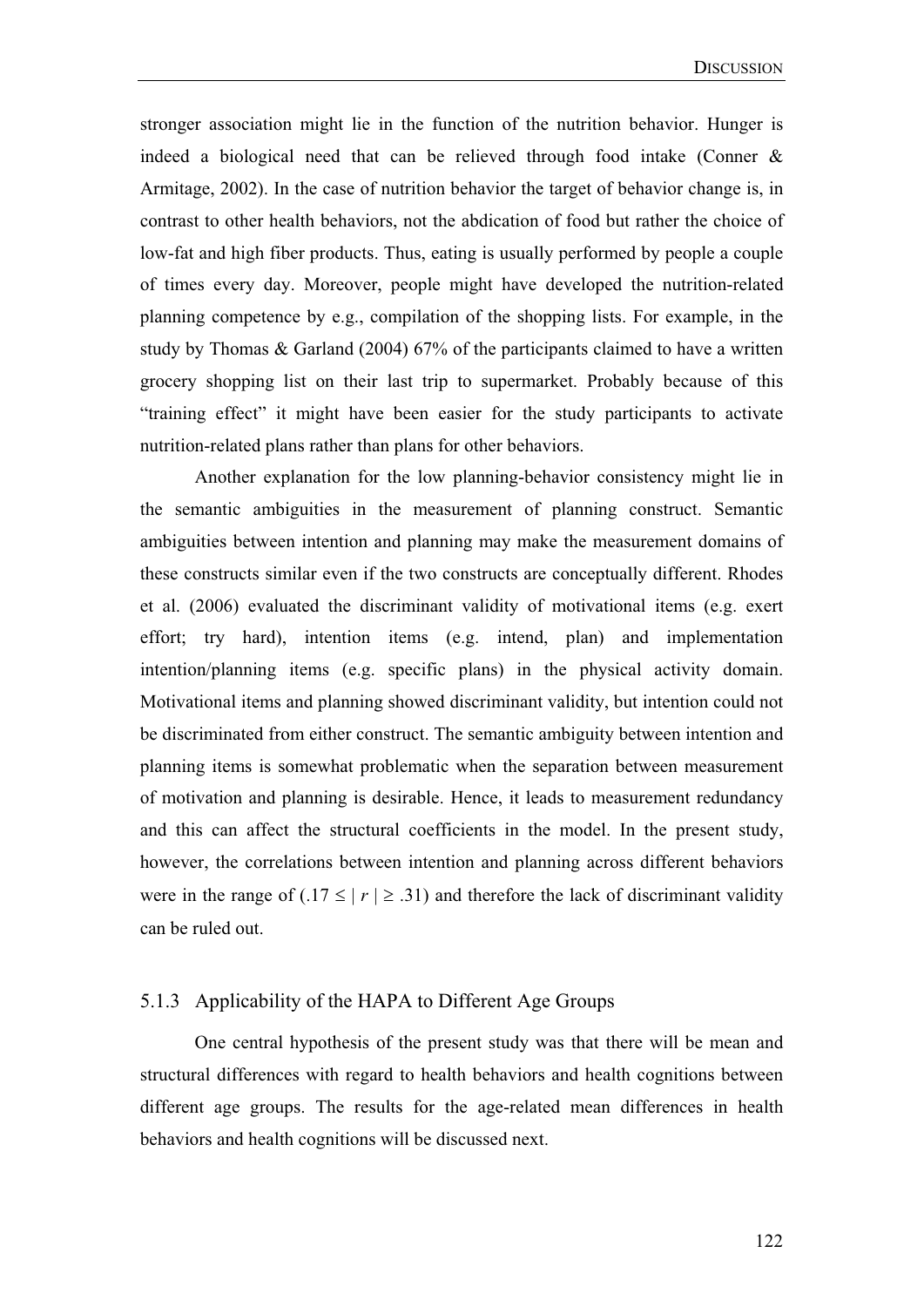### *5.1.3.1 Age-Related Mean Differences in Health Behaviors*

On the basis of the assumptions that with age, the importance of health (Hooker, 1992; Nurmi, 1992) and a perceived vulnerability for diseases (Renner et al., 2000) both increase, it was postulated that middle aged/older adults will be more inclined to engage in health promoting behaviors, with the exception of physical activity. Middle aged/older adults were also expected to have an overall more favorable lifestyle behavior than younger adults. Moreover, a positive age trend was expected with regard to domain specific health cognitions. Due to age-related losses in physical functioning, older adults were expected to score lower on physical-activity related health cognitions than younger adults.

In accordance with previous findings, older adults were for the most part inclined to engage in health promoting behaviors to a greater degree than younger adults (see section 4.1.1): In line with that prediction middle aged/older adults consumed more low-fat and high fiber foods than younger adults. The predicted negative trend for physical activity was also supported by the data. However, young women were relatively inactive in comparison with younger men and did not differ from middle-aged/older women. As hypothesized, a lower percentage of middle aged/older men were smokers. Since barely any women in the study were current smokers, no age-differentiated effects were calculated. Contrary to previous findings (Liang et al., 1999; Prohaska et al., 1985; Satre & Knight, 2001) there were no age differences with regard to alcohol consumption. However, there was a floor effect because both age groups consumed on average only moderate amounts of alcohol. In line with previous findings (Satre & Knight, 2001; Yoon et al., 2004) women consumed a lower amount of alcohol than men. Thus, as will be discussed further, the present sample was positively selected with regard to alcohol consumption in comparison with the general population**.** Therefore, the results concerning the agedifferential aspects of alcohol consumption should be replicated with a more representative sample.

#### *5.1.3.2 Age-Related Differences in Behavior Patterns*

A further focus of interest was to determine whether older adults display an overall favorable health lifestyle. Since no evidence could be found in favor of the unidimesionality of health behaviors (see Table 13) a person-centered approach was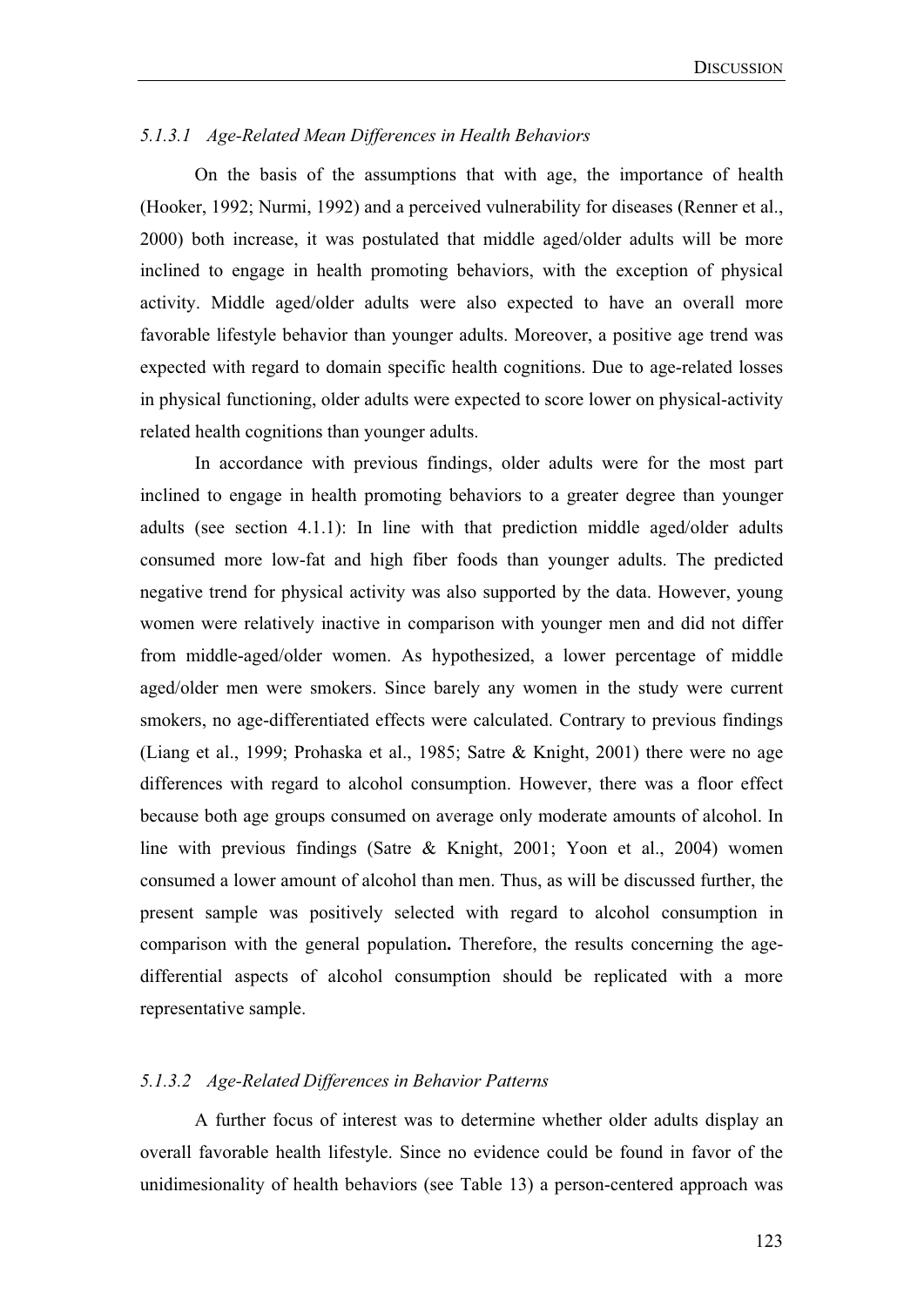adopted to study age-differences in the co-occurrence of health behaviors (Bergman, 1998; Bergman & Magnusson, 1997; Magnusson, 2000). The present results support the idea of the distinct health lifestyles (Cockerham et al., 1997). Three groups of people were identified via Latent Class Analysis (see section 4.1.3): 1) a group of participants that were likely to have modest nutrition habits, be physically inactive, not to consume alcohol regularly and not to smoke, 2) a group of people that were likely to have modest nutrition habits, be physically inactive, not to consume alcohol on a regular basis but were very likely smoker, and 3) a group of people with an overall favorable profile. The group composition widely matched those described by Petterson et al. (1994) and Berrigan et al. (2003). Both studies reported clusters of people with similar characteristics as in the present study, indicating that health behaviors are not independent of each other but co-occur in a meaningful way. Petterson et al. (1994) distinguished between seven and Berrigan et al. between over ten behavior profiles, whereas in the present study only three distinct profiles were found. However, both studies used very large (cf. Petterson et al.,  $N = 5,484$ ) or nationally representative samples  $(N = 15,425)$  whereas the present study was positively selected with regard to health behaviors and therefore the range on possible behavior configurations might not have been fully captured.

Corresponding to the previous studies (Berrigan et al., 2003; Petterson et al., 1994) older adults were more often members of the cluster with overall favorable health behaviors profile than of the other two clusters, whereas younger adults were less often members of the cluster with an overall favorable profile than of the other two clusters. Thus, older people not only scored better on a single health behaviors but have an overall favorable health lifestyle. Although the age-group composition varied, there were younger and older participants in each of the three clusters. In other words, chronological age was a strong but not perfect predictor of having an overall favorable health behavior pattern. This leads to the question concerning which specific experiences or life circumstances contribute to the establishment of a healthy lifestyle.

Also of interest is to know whether having a certain lifestyle affects motivation for behavior change. This is speculative but, for example, people in cluster I might have a different motivation to be e.g. physically active than people in cluster II. The former might think that since they do not have "bad health habits" there is no need for active health promotion. Whereas the participants in cluster II might feel more under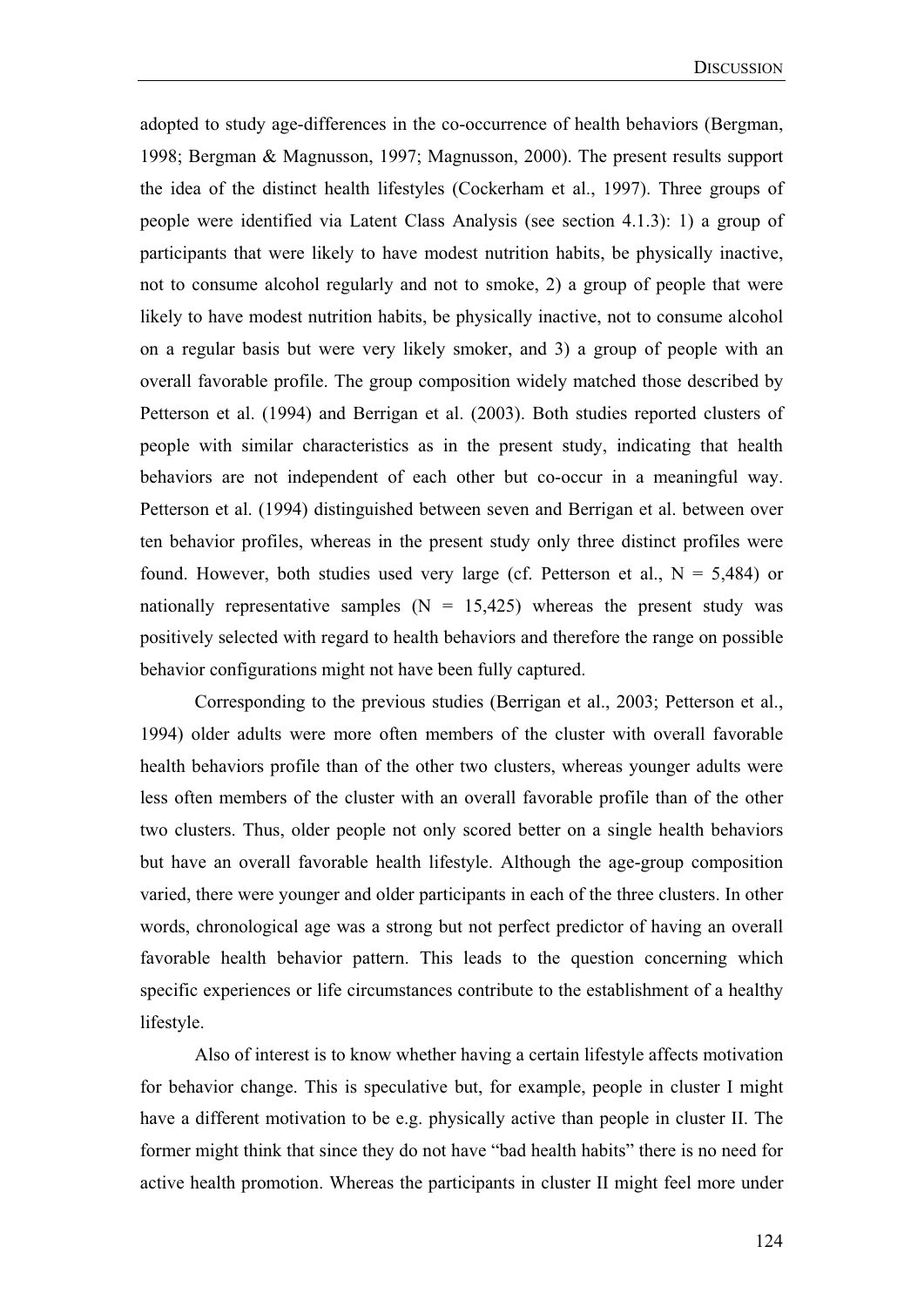"pressure to change". The present study leaves these questions open, but does give direction for further research.

#### *5.1.3.3 Age-Related Differences in Health Cognitions*

Age-differences in the domain specific health beliefs (see section 4.1.2) corresponded in general with the behavior profiles in different age groups. The effect sizes of the following age-differential effects were rather small, so the following interpretation of results should be taken with caution. In accordance with previous findings (Prohaska et al., 1985; Renner et al., 2000), middle aged and older adults perceived themselves to be more vulnerable for cardio-vascular diseases than younger adults. Thus, people seem to realistically adopt their perceived vulnerability to the age-related increase in risk for cardio-vascular diseases.

With advancing age, participants acknowledge more positive consequences of restrained eating and moderate alcohol consumption. Both age groups acknowledge, to an equal degree, the benefits of physical activity and quitting smoking for their health and life quality. Thus, it seems that the positive consequences of physical activity and non-smoking for health are very vivid in the general public awareness, whereas positive consequences of restrained eating and moderate alcohol consumption are attributed to health mainly by middle aged/older participants.

The results for nutrition-related outcome expectancies are in line with those obtained by Renner et al. (2000). The age-related inclination toward healthy nutrition is also reflected in age differences in nutrition related outcome expectancies. However, the present findings regarding alcohol-related outcome expectancies contradict those reported by Satre and Knight (2001). One possible reason for this discrepancy lies in the way the outcome expectancies were operationalized in these two studies. In the present study alcohol-related outcome expectancies assessed the positive outcomes for health that a person will experience after limiting alcohol consumption. In the Satre and Knight (2001) study, positive outcome expectancies measured the positive outcomes of alcohol consumption such as sociability, tension reduction, courage and sexuality etc. Therefore, it is not surprising that older adults scored lower on such a measure of outcome expectancies, because older adults possess better e.g., emotion-regulation skills (Gross et al., 1997) and don't have to rely on alcohol to e.g., reduce tension.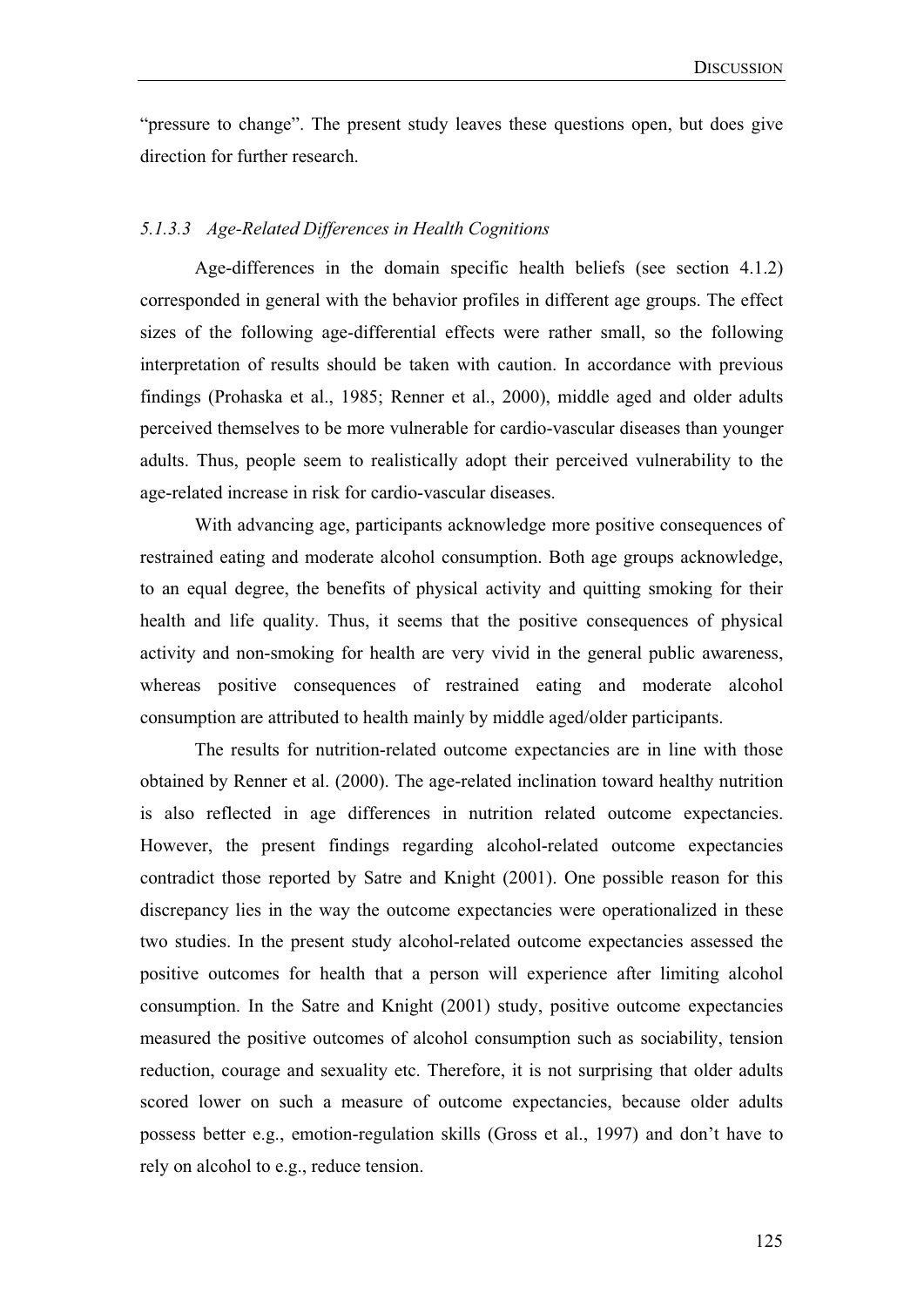This inconsistency in the findings reveals a more general problem in this area of research, namely the inconsistent operationalization of health beliefs, which makes the comparison of the studies difficult. A similar problem emerges by comparing the present results with regard to physical activity-related outcome expectancies with results of the previous studies. For example, Netz and Raviv (2004) used the net measure of physical activity-related outcome expectancies (positive outcome expectancies minus negative outcome expectancies) and reported an age-related decline in outcome expectancies. However, it remains unclear whether positive outcome expectancies declined with age and/or negative outcome expectancies increased.

In line with previous findings, (M. A. Clark et al., 1999; Kviz et al., 1995; Renner et al., 2000) middle aged/older participants were more motivated to adopt health promoting behaviors than younger adults. They expressed higher intentions to adopt low-fat nutrition and to quit smoking. The age-differential effect of an intention to limit alcohol consumption was restricted to middle aged/older men in comparison with younger men. This is not surprising considering the very low amounts of alcohol consumed by women. They did not have a need for change, because they were already performing this behavior according to the WHO recommendations (WHO, 2001). Contrary to expectations (cf. Ziegelmann & Lippke, 2007), older adults also showed a slightly stronger intention to be physically active than younger adults. This may be due to the relatively good health status of the present sample compared to the sample of orthopedic rehabilitation patients studied by Ziegelmann and Lippke. The participants might have not experienced severe functional constrains that would challenge their performance of physical activity. Thus, the present findings suggest that older adults in a relatively good health condition are more strongly motivated to engage in a healthier life style than younger adults. Moreover, the stronger intention of older adults to engage in health promoting behaviors reflects their personal goal structure and the age-related increase in importance placed on health (cf. Nurmi, 1992) on a more concrete level (Carver & Scheier, 1998).

 The results obtained by Renner at al. (2000) with regard to nutrition related self-efficacy could be replicated in the present study. Thus, middle aged/older adults had greater confidence in their ability to adopt healthy nutrition habits than younger adults. Contrary to the expectancies and previous findings (cf. Netz & Raviv, 2004; Wilcox & Storandt, 1996), older adults also reported greater confidence to be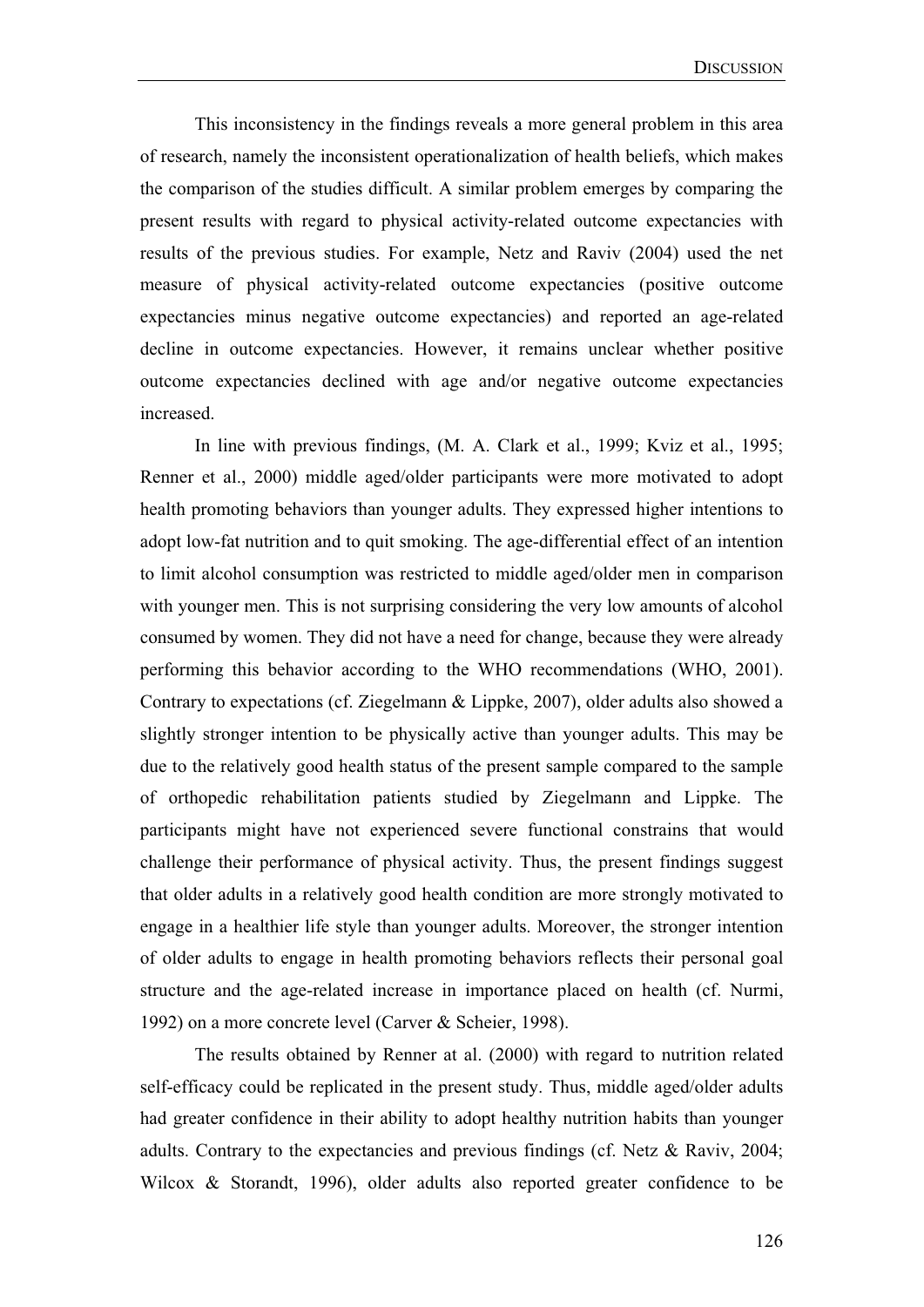physically active than younger adults. The usual explanation for the age-related decline in self-efficacy is the internalization by older people of the common age stereotypes. Part of this negative age stereotype is the assumption that older adults are less physically capable than younger adults (Rodin, 1986; 1989; Netz & Raviv, 2004). It might be the case that the negative age stereotypes are more common in western societies and not in the Eastern ones (Levy & Langer, 1994; Levy, 1999). There is some evidence showing that in the countries where the majority of people share Confucian beliefs older adults are honored and respected (Ikels, 1991). The absence of the negative age stereotypes might have affected the self-efficacy judgments of the older adults in this sample. Older adults further reported higher confidence of quitting smoking than younger adults. However, they did not differ in the level of alcoholrelated self-efficacy beliefs from younger adults. Thus, present findings support the notion that the strength of self-efficacy beliefs might vary by domain (Lachman & Weaver, 1998) and that healthy older people with no or few functional limitations might maintain a high level of efficacy in certain domains into old age.

A similar picture of age-differential effects emerged with regard to both types of planning (action and coping planning). Middle aged/older adults reported higher levels of nutrition-related and physical activity-related planning than younger adults. These results are in line with previous research (Scholz et al., in press; Ziegelmann et al., 2007). However, no age differences were observed with regard to alcohol- and smoking-related planning. It seems that better planning competence of the middle aged/ older adults is a domain specific skill and not a universal competence.

To summarize, middle aged/older adults were motivated more to engage in different kinds of health behaviors than younger adults. This is in line with Zanjani, Schaie and Willis (2006) who argue that older individuals might be more inclined to engage in positive health behaviors to prevent poor health outcomes, due to their higher probability of morbidity and even mortality compared to younger individuals. Moreover, middle aged and older adults had better self-regulation skills than younger adults even in the domain of physical activity in which their performance was worse than those of younger adults. This corresponds to previous research that has demonstrated that a strong sense of control is maintained over the life span (Lachman & Weaver, 1998), and that older adults have considerable adaptive potential to deal with decline and losses (Brandtstadter & Renner, 1990).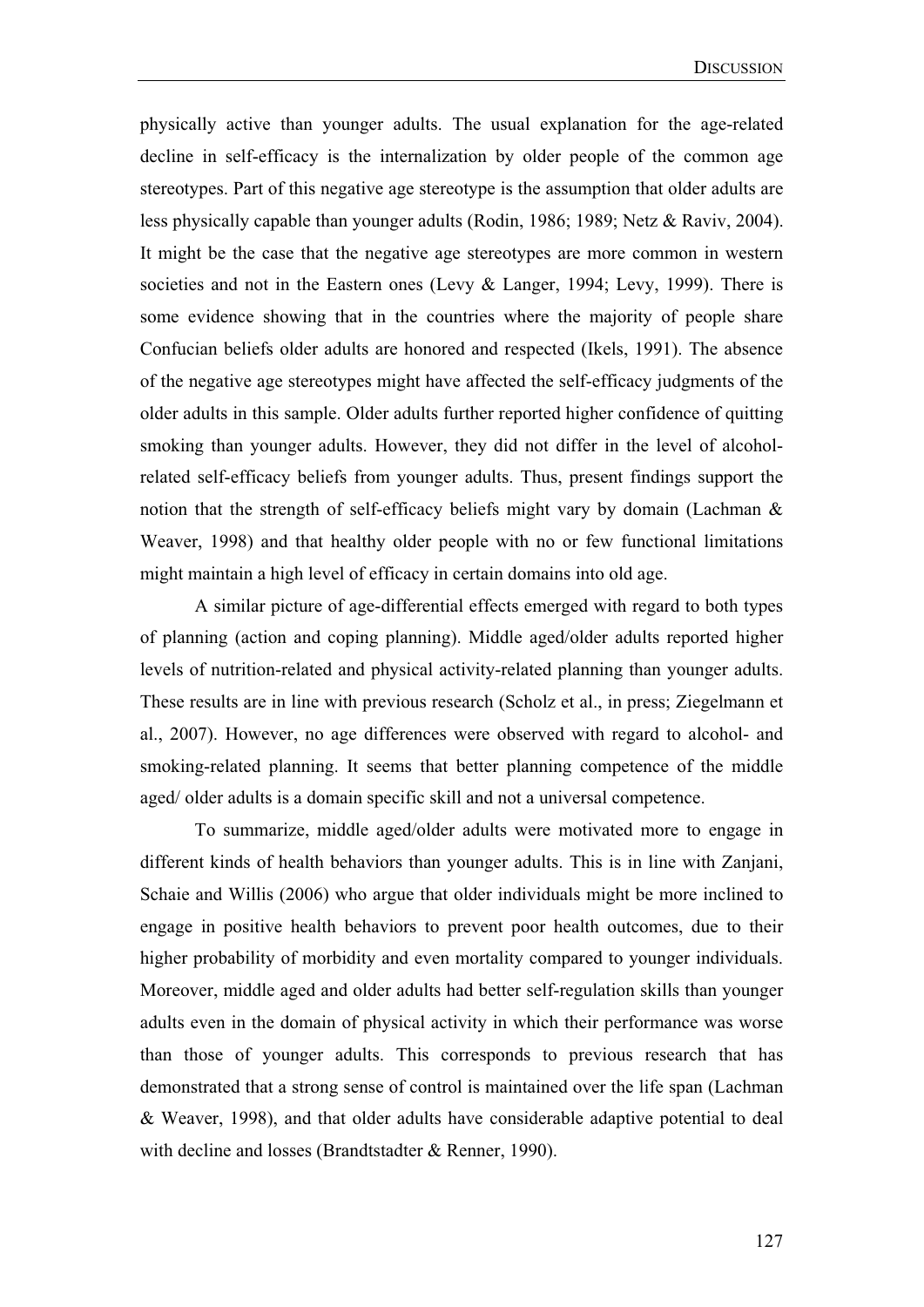## *5.1.3.4 Structural Differences*

The mean differences in health behavior and cognitions merely reveal whether certain individuals possess some self-regulative skills or perceived themselves as being at risk. Mean differences do not tell, however, what are the crucial constructs that facilitate intention formation and the performance of health behavior. It was hypothesized that there will be different sources of motivation to perform certain behavior as a function of age. This hypothesis was built on the theoretical considerations regarding a shift in goal orientation over the life span from growth orientation towards maintenance of functioning and avoidance of losses (Baltes et al., 1998; Ebner et al., 2006; Freund & Ebner, 2005; Nurmi, 1992). Age was expected to moderate the intention formation during the motivational phase. Health is a diminishing resource that middle-aged/older adults are supposed to maintain. Consequently, risk perception was expected to be more influential in older adults' intention formation than in younger ones' (Lockwood et al., 2005). In a similar vein, as people age, knowledge about contingencies between behavior and health outcomes gains in personal action relevance. Therefore, health-related outcome expectancies were expected to contribute more to intention building in the group of older adults than in the group of younger adults. Since self-regulatory skills are needed regardless of motives that lead to performance of health behaviors, no age differences were expected in the volitional phase and in the relationship between action self-efficacy and intention.

As hypothesized, the present study demonstrates significant structural differences in the interplay of social-cognitive variables by the prediction of intention and no age-differences in the interplay of volitional variables by the behavior prediction (see sections 4.2.3, 4.3.3 and 4.4.3). Due to the small sample size of older smokers, structural differences between age groups could only be studied on the basis of nutrition behavior, physical activity and alcohol consumption.

Risk perception was a significant predictor for the intention to adopt a healthier diet and to be physically active in the middle aged/older adult group but not in the group of younger adults. The same pattern of results was obtained for the intention to limit alcohol consumption. However, the relationship between risk perception and intention to limit alcohol consumption did not reach significance due to a smaller sample of people who answered alcohol related items and thus a lower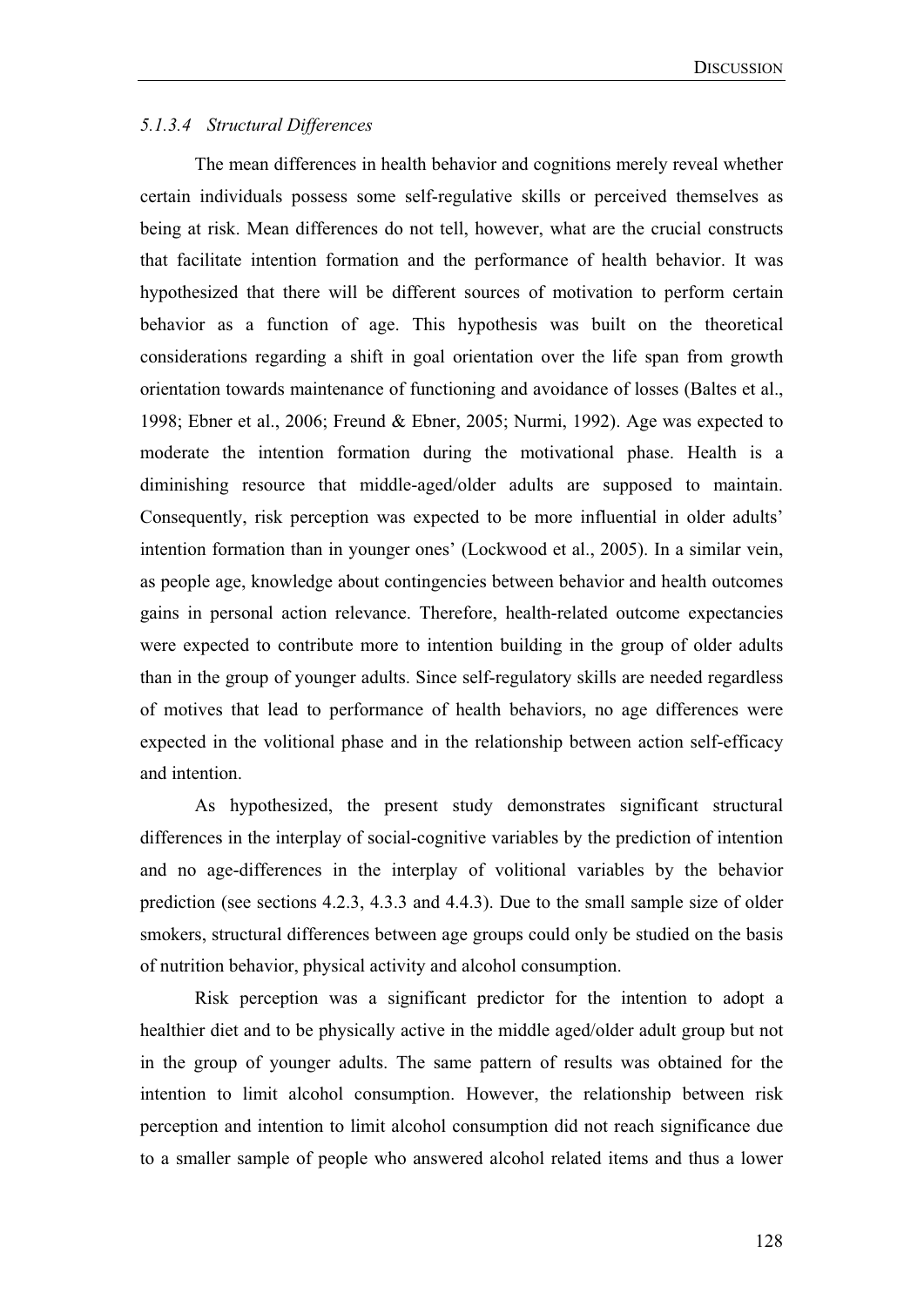statistical power. Thus, the basic contention that people become motivated to adopt health behaviors because they feel susceptible to illness and want to protect themselves against future harm might be predominantly applicable to middleaged/older adults, and to a lesser degree for younger adults. This is consistent with the past research by Lockwood et al. (2005), which showed that older adults were more motivated to adopt health behaviors by the negative health models than younger adults.

The occurrence of age differentiating effects will probably depend on the type of health risks under study. In the present dissertation participants were asked how vulnerable they feel for getting cardiovascular diseases. Cardiovascular diseases are more prevalent in the second half of the life span (WHO, 2004) and thus are more proximal for people in middle and older adulthood. Whereas the peak of the age distribution of an HIV/AIDS diagnosis is around young adulthood and early middle aged adulthood (UNAIDS & WHO, 2006). Thus, one could expect a reversed agedifferential effect in the case of risk perception for HIV infection and e.g., intention to use condoms. Thus, the effect of the perception of age-relevant risks on intention formation is something that should be studied systematically in future studies.

Outcome expectancies were predictive of the intentions to be physically active and to limit alcohol consumption in the group of middle aged/older adults but not in the group of younger adults. The predictive power of nutrition-related outcome expectancies did not differ between age groups. Both in the group of younger adults and in tendency in the group of middle aged and older adults were outcome expectancies predictive of intention to adopt a favorable nutrition. Recapitulating the above said, outcome expectancies, that target health consequences of certain behaviors, were predictive of intention in the middle aged/ older adult group. Thus, physical activity and limited alcohol consumption were likely performed in the older age group for health-related reasons, whereas in the younger adult groups these behaviors were probably performed for other reasons (e.g. socializing). These results are also consistent with previous findings that showed the increased consideration and importance of consequences of physical activity for health with increasing age (Trujillo, Brougham, & Walsh, 2004). Whereas younger adults claimed more often than older adults to exercise for appearance-related reasons (Trujillo, Brougham, & Walsh, 2004) or in order "to have fun" (Campbell, MacAuley, McCrum, & Evans, 2001). Interestingly, in both studies younger adults acknowledge health-related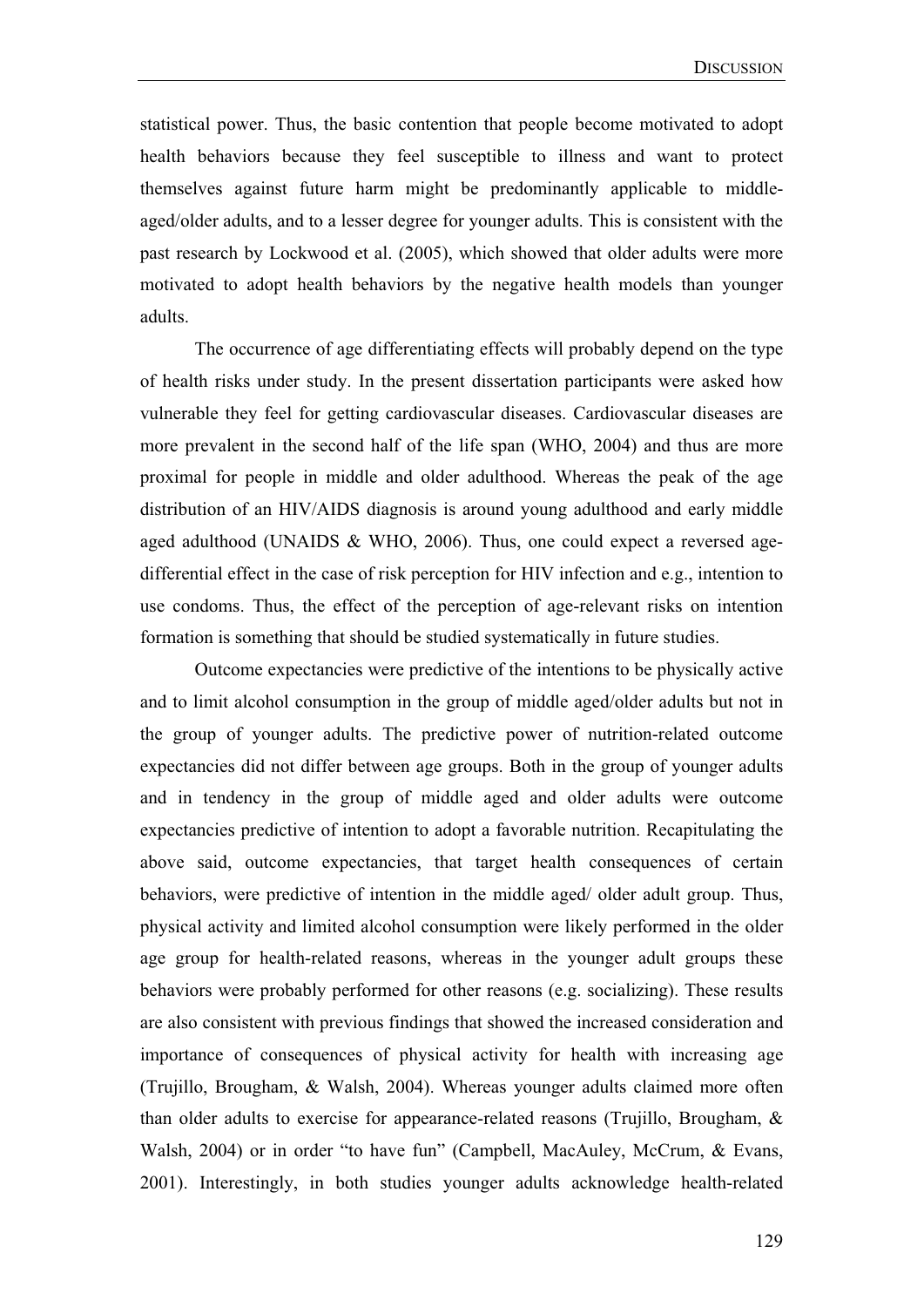consequences of exercising. However, it seems that the knowledge of benefits of physical activity for health does not motivate younger adults to actual behavior. The results with regard to the relationship between outcome expectancies and alcohol consumption are in line with the results obtained by Satre & Knight (2001). A significant association between outcome expectancies and alcohol consumption was only found in the subsample of older adults but not in the younger adults. Thus, along with different motives for quitting, younger adults might be more influenced by peers or context (Gardner & Steinberg, 2005; Gibbons, Gerrard, Reimer, & Pomery, 2006; Pasupathi, 1999) in their motivation to quit than by health-related considerations.

There was no age-differential effect of nutrition-related outcome expectancies on intention. One potential reason for this might be the confundation between two motives for adopting favorable nutrition habits: appearance reasons and health-related reasons. Both kinds of expectations were covered by the nutrition-related outcome expectancies items. Thus, nutrition-related outcome expectancies might have unfolded its motivational impact in the age groups through different pathways.

The mediating function of planning between intention and behavior in the middle aged/older adults group supports further the notion that older adults were performing behaviors (nutrition and physical activity) for health-related reasons. They transformed their intention into concrete plans, whereas younger adults were performing these two behaviors only if they felt confident enough to carry them out. Interestingly, in the case of alcohol consumption no mediation effects were found in both age groups. It may be the case that alcohol consumption in South Korea is an immanent part of social life (Sharpe et al., 2001) and therefore the intention and plans to limit alcohol consumption are easily overridden by social pressure regardless of age.

As expected, no age-differential effects were found with regard to selfregulatory constructs such as self-efficacy and planning. Thus, regardless of the motivation to initiate behavior, people of all ages need self-regulatory skills to carry it out.

In the present study middle aged/older adults built stronger intentions to engage in health promoting behaviors. Therefore the age differences could be attributable to the stage of change that the participants were in and not to the agerelated changes in motivation. To rule out such alternative hypotheses the structural differences between nonintenders and intenders were investigated. No structural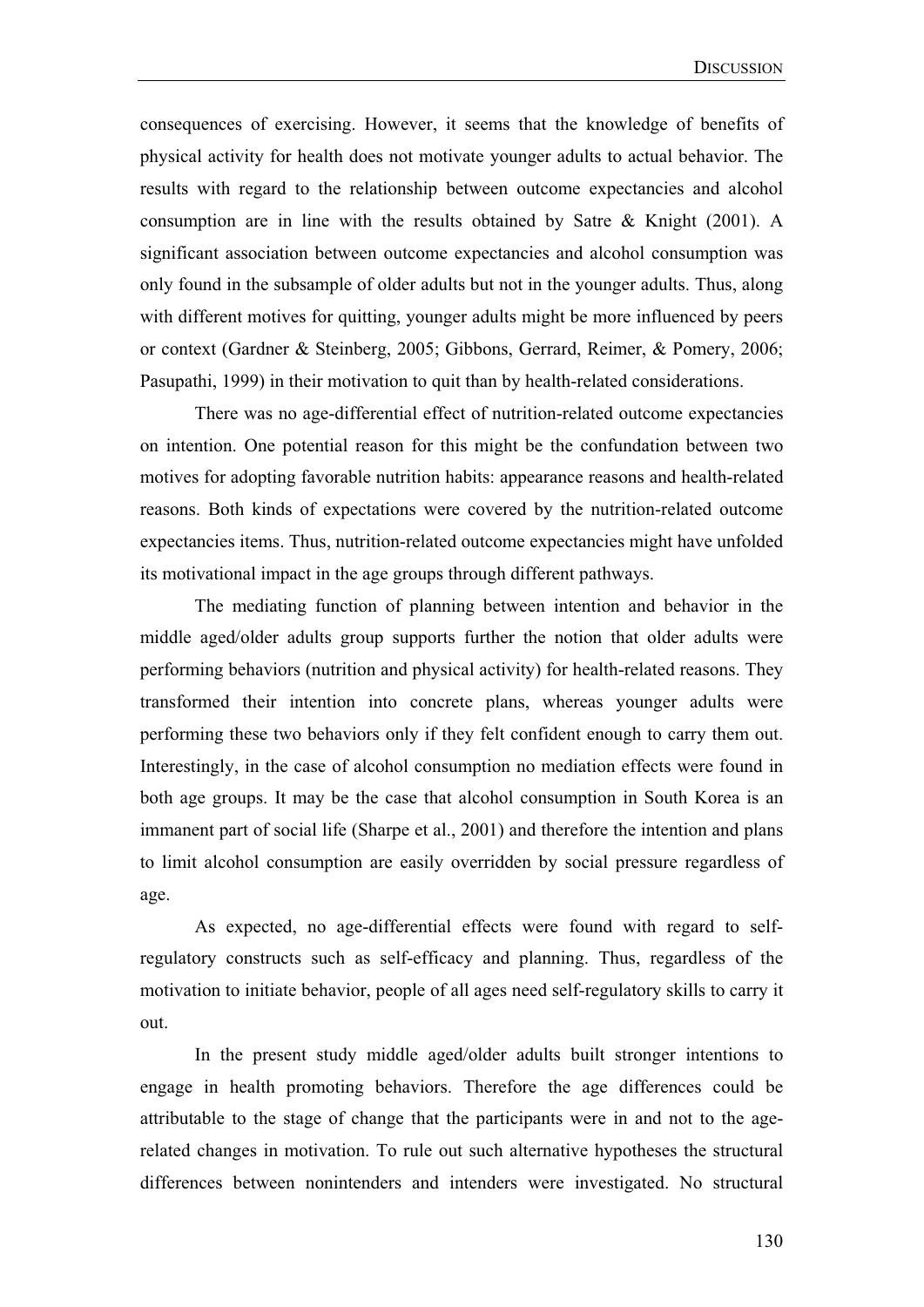differences between nonintenders and intenders were found between those groups. Thus, the structural differences were attributable to shift in motivation over the life span and not to the stage of change study participants were in.

Previous applications of the HAPA model to e.g., physical activity were conducted with rehabilitation patients, whereby participants were predominantly middle-aged or older adults. In the study by Sniehotta et al. (2005), for example, participants were on average 59 years old. Likewise, in the Lippke et al. study (2004), the average age was 47 years. In the application of the HAPA-Model to nutrition behavior in the Schwarzer and Renner (2000) study the average age amounted to 43 years. In contrast, the average age of the participants in the present study was 32 and thus much lower than in the previous studies. Moreover, in the present study a better behavior prediction was achieved in the subsample of the middle aged/older adults (with the exception of nutrition behavior) than in the subsample of younger adults. The present results suggest that the HAPA model might be less applicable in a relatively young and healthy sample as compared to rehabilitation patients with an explicit medical recommendation to improve their fitness. To put it differently, the target of health behavior change models is the prediction of health behavior. However, it seems that younger adults perform certain behaviors for reasons other than health-related ones. If behavior is not driven by health-related motives then there is no need for separate health behavior theory. Hence behavior can be predicted using general social psychology theories. The results of the present study showed that health-related components of the HAPA-model failed to predict intentions in the younger adults group and thus question the utility of the behavior change models for this age group for the four behaviors under study.

## 5.2 CONCLUSIONS AND LIMITATIONS OF THE PRESENT RESEARCH

Three conclusions can be drawn from the results of the present study. The first conclusion is that in general the HAPA can be applied to non-Western cultures. However, this global statement needs some further qualifications. Thus, two limitations of the generality of the social-cognitive models e.g., HAPA should be considered. One of them concerns the quality of behavior prediction for different types of behaviors and constitutes the second conclusion from the present study. The quality of behavior prediction varies as a function of behavior type. In the present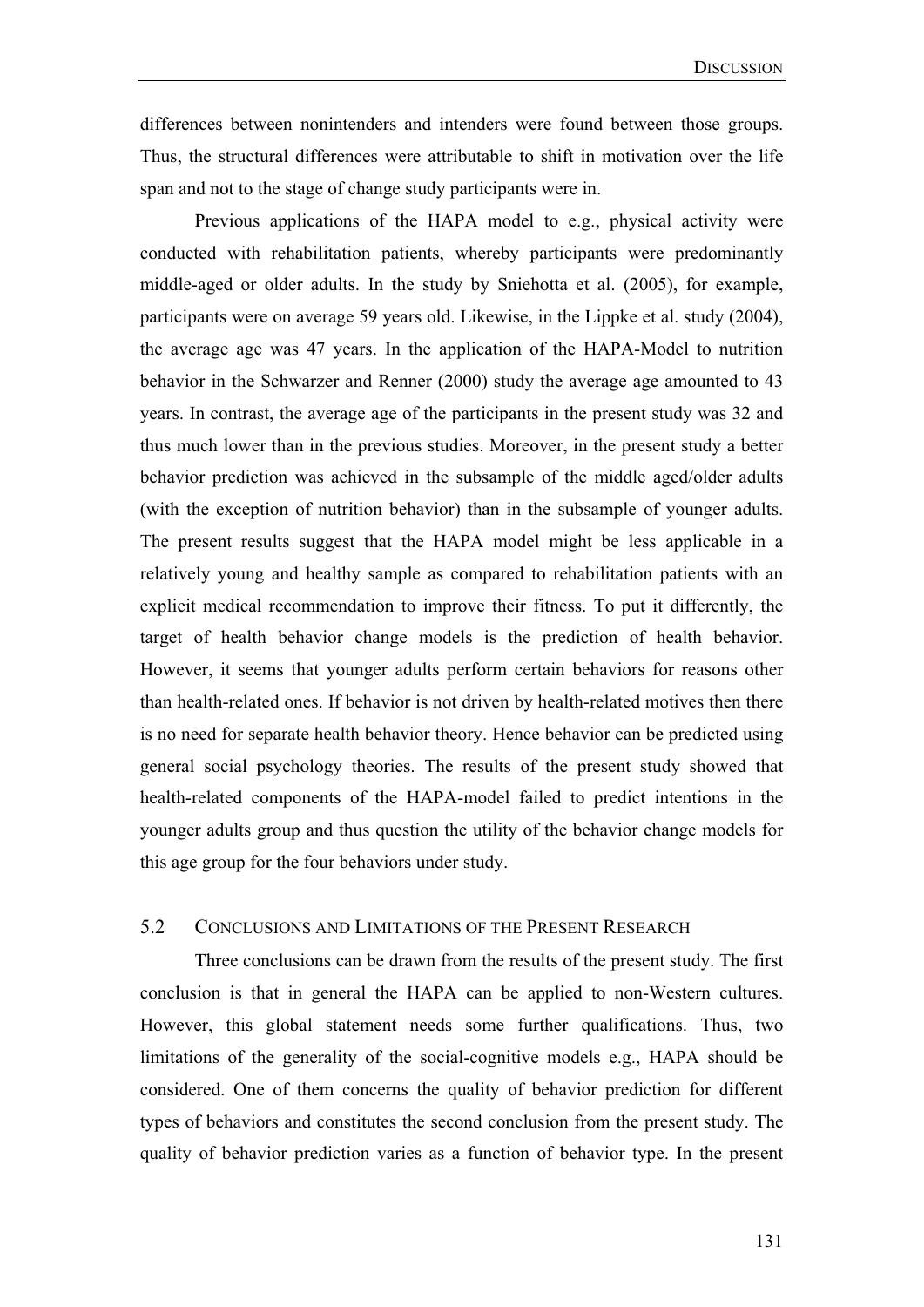study health promoting behaviors such as nutrition and physical activity were better predicted by the HAPA-Model than health impairing behaviors such as alcohol and cigarette consumption. Another limitation of the generality of the HAPA-model concerns its applicability to different age groups and constitutes the third conclusion that can be drawn from the present study. Considering the insights from life-span psychology, it seems reasonable to adjust current health behavior models to the uniqueness of different age groups. Middle-aged/older adults might be more strongly driven by a health-preventive goal orientation, aiming at maintaining health and decreasing health risks, as compared to younger adults. Therefore, health behavior change models targeting behaviors that are viewed as health-related only by people of certain age might be particularly applicable to this age group.

# 5.2.1 Limitations to the Conclusions about Quality of Prediction across Different Health Behaviors

There are several limitations that are specific for each of the three investigated issues that will be elaborated next. The first conclusion drawn from the present study pertained to the insufficient prediction quality of addictive behaviors (alcohol and cigarette consumption). It was argued that due to considerable difficulty to keep addictive behaviors under personal control (DiClemente et al., 1995) and thus to augment the likelihood of self-regulatory failure, a lower percentage of variance can be principally explained in addictive behaviors when compared to health promoting behaviors. As was reviewed in section 2.1.5 the amount of explained variance in addictive behaviors in previous studies was lower if intention was assessed as quitting intention and self-efficacy was assessed as quitting self-confidence. In the present study, lower amounts of variance were explained in addictive behaviors than in health promoting behaviors. Moreover, the amounts of explained variance in addictive behaviors were lower than those in comparable Western samples.

Moreover, the HAPA-model might be more suitable for predicting quitting behavior and not an addictive behavior itself. Unfortunately, this assumption could not be tested within the scope of the present dissertation due to a small statistical power. For example, only nine smokers quit smoking during the study. This is not surprising considering the fact that the present study was not designed as a behavior intervention study. Therefore, only marginal if any changes in health behaviors could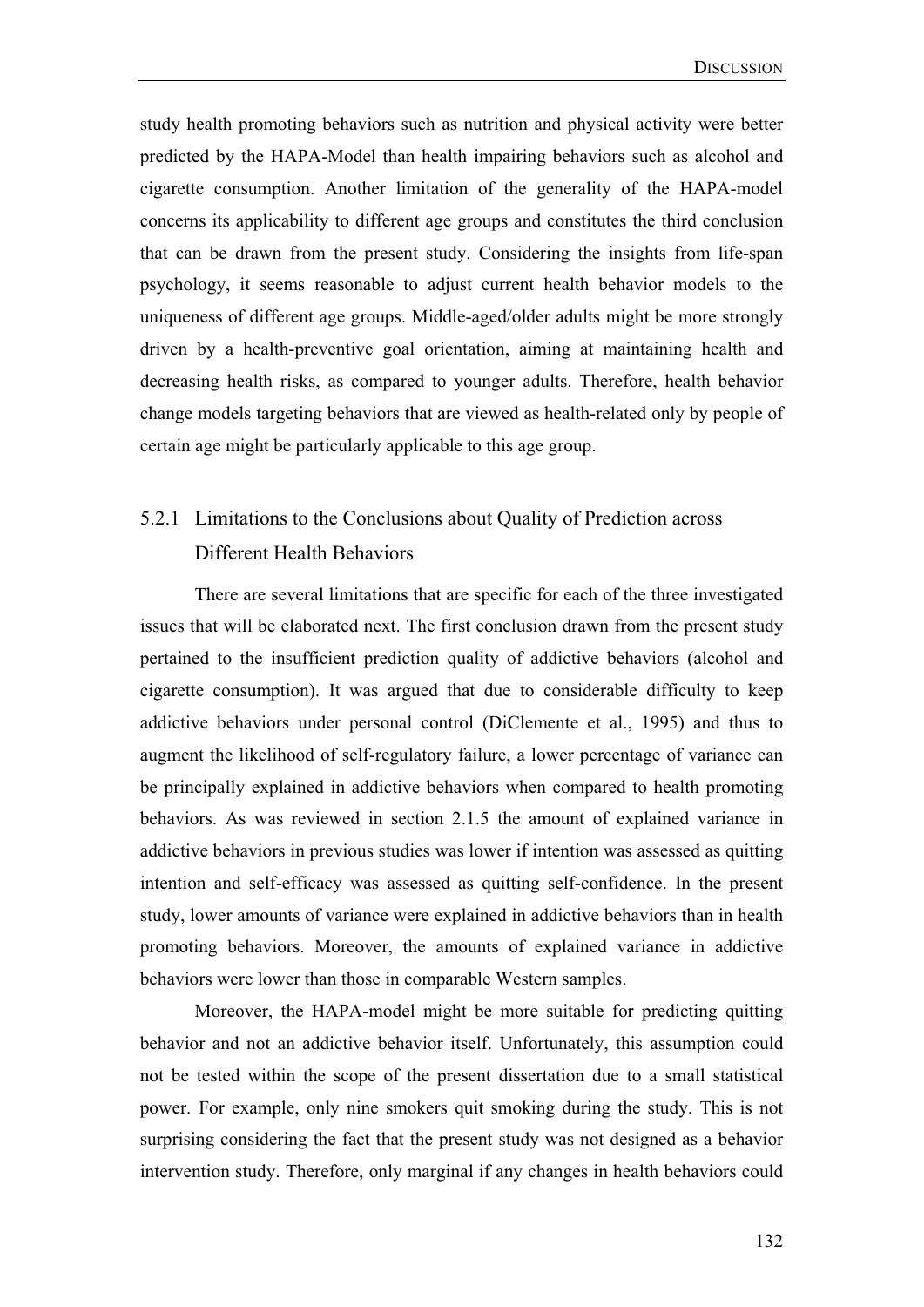be expected from the intervention that consisted only in providing a self-help information regarding benefits of a life style changes (cf. Dijkstra, De Vries, & Roijackers, 1999; McBride et al., 1999).

Further, the behavior type explanation for lower amounts of explained variance in addictive behaviors might be confounded with a culture-specific anchoring of the alcohol and smoking behaviors. For instance, alcohol consumption is widely accepted socially in South Korea and men are even encouraged to drink alcohol or to smoke (Sharpe et al., 2001; Kim & Seldon, 2004). Hence, both social pressure and for collectivistic cultures characteristic willingness to comply with social expectations (Markus & Kitajama, 1991) put alcohol and smoking consumption under control of social/environmental factors to an even greater degree than in the Western samples. Therefore, in future studies the moderating function of behavior type and culture-specific factors should be disentangled. One possibility is to include measures of individualism and collectivism and to perform a multiple group comparison with extreme groups. Another option is to include measures of social norms as a direct path on behavior into the model, in order to explore how that will change the amount of explained variance.

# 5.2.2 Limitation to the Conclusions about Applicability to a Non-Western Culture

The second research question pertained to the applicability of the HAPA-Model to a non-Western sample. The present dissertation is based on the data from a South Korean sample. In general, the overall model fitted the data for health promoting behaviors and the results were comparable to the results previously obtained from the Western samples. This leads to the conclusion that the HAPAmodel reflects a pattern of relationships that might be universal and could serve as a template to understand health behavior change in various cultures. However, this conclusion remains tentative as long as it has not been complemented by a direct cross-cultural comparison of two or more samples via multiple group comparison of the model (van de Vijver & Leung, 2001; van de Vijver & Leung, 1997).

More concretely, the cross-cultural equivalences of the HAPA constructs should be assured. Van de Vijver and Leung (1997) distinguished between four different types of equivalence: construct, structural, measurement unit and scalar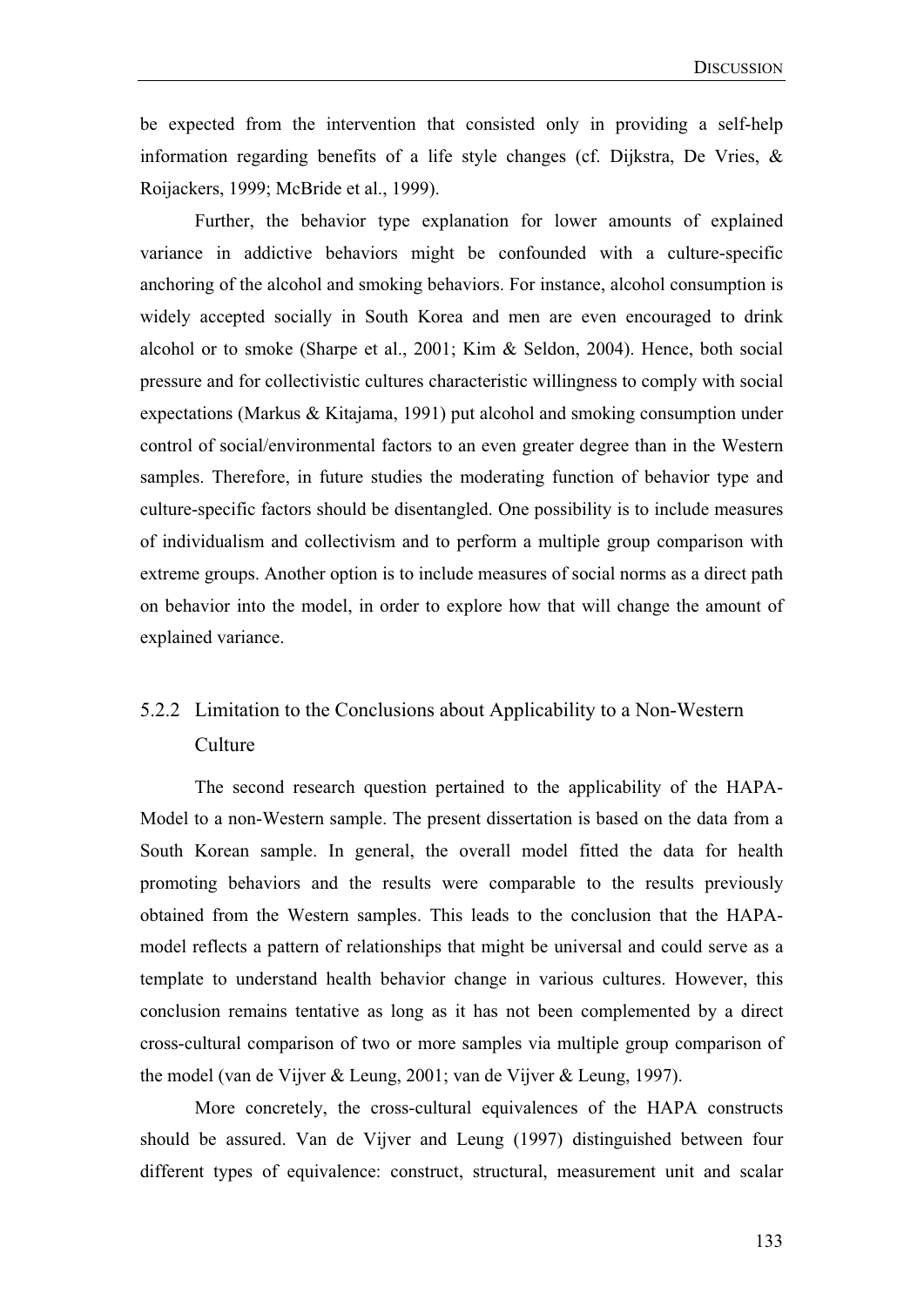(Butcher & Han, 1996; van de Vijver & Leung, 2001). Constructs equivalence is warranted if a construct exhibits the same meaning in different cultures. Structural equivalence refers to the similar internal structures (factor structure) and similar relationship with other variables of an instrument in different countries. Instruments show the measurement unit equivalence, if their measurement scales have the same unit of measurement but a different scale origin. Thus, the usage of the scale might be the same but shifted e.g., upwards in one sample by the same amount. Only scalar equivalence allows the direct comparison of means, hence the measurement instrument is on the same ratio scale in different cultural groups.

In the present study so-called monocentered measurement instruments of HAPA-constructs were used. Monocentered instruments utilize instruments of a single, usually Western cultural background (van de Vijver & Leung, 2001). Although a panel of local experts screened and adapted the originally German instruments to the common South Korean understanding some incompatibility might still have remained. The structural equivalence was not tested empirically by comparison of factor loadings between cross-cultural samples. However, all HAPA instruments under study showed the hypothesized factor structure giving the first hint of the structural equivalence of the constructs. All in all, the insufficient construct or structural equivalence might have caused next to the demographic composition of the present sample a lower amount of explained variance in health behaviors when compared to Western samples. Thus, in the future studies a cross-cultural invariance of the HAPAconstructs (all four equivalences) should be tested by directly comparing the latent means and covariance structures of the constructs in two different samples e.g., Western and non-Western (T. D. Little, 1997) and by cross-validation of the HAPA constructs.

One of the main goals of the present dissertation was to test the universality of the HAPA-Model across cultures. Following Hofstede (2001) (see also Bond, 1988) it was assumed that South Korea is a vivid representative of a collectivistic culture and hence differs from more individualistic Western countries. However, this assumption was not tested empirically. Thus, the standing of the present sample on the dimensions of individualism and collectivism was not assessed directly. Therefore, the conclusion about the applicability of the HAPA-Model to non-Western samples cannot be generalized to all collectivistic countries. Especially considering the fact that in the recent meta analysis by Oyserman, Coon, and Kemmelmeier (2002) the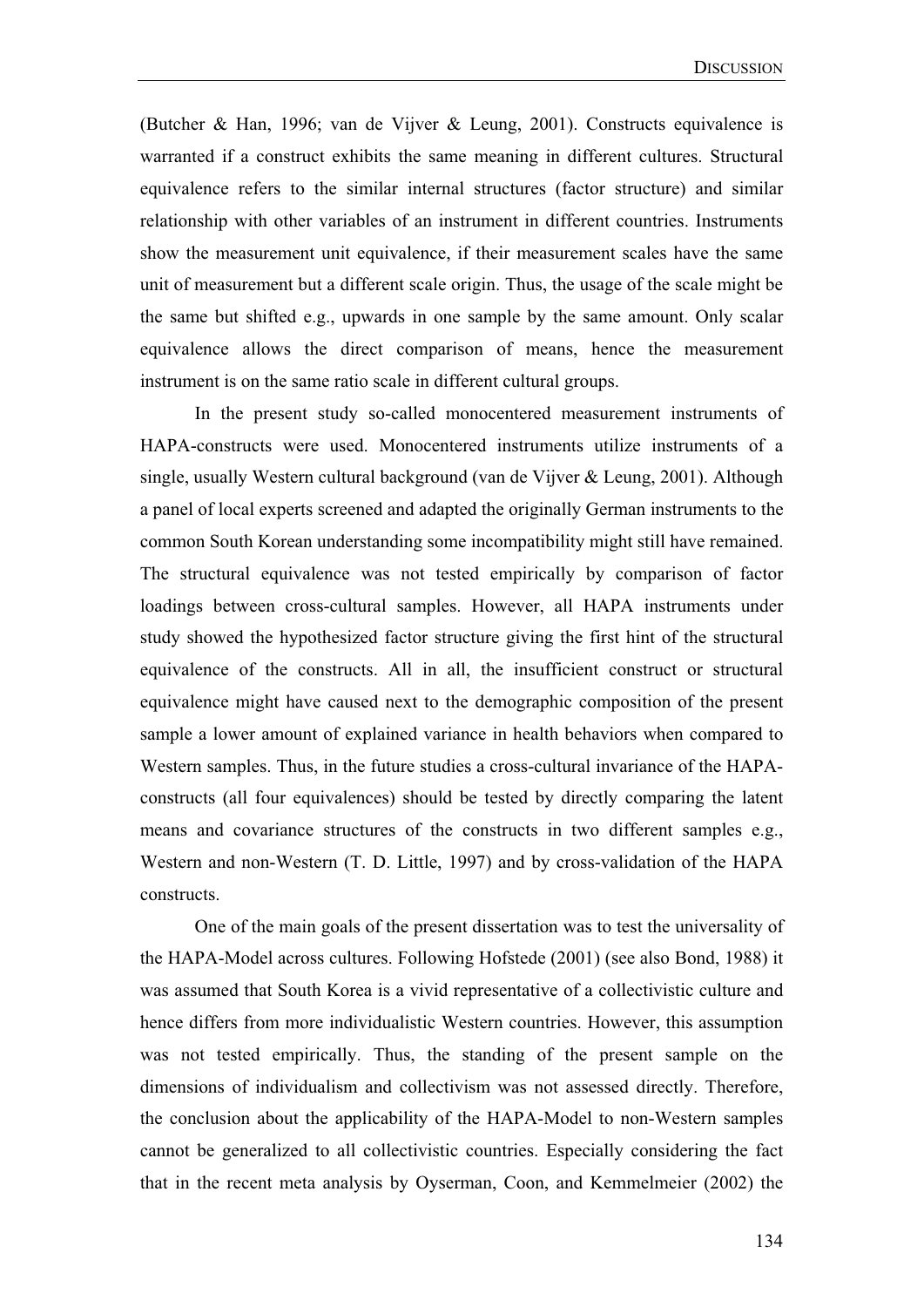differences on the dimensions of individualism and collectivism between Americans and Japanese or South Koreans were rather small. However, this result might be attributed to the divergent assessment of individualism and collectivism across studies.

Nevertheless, one of the strengths of the study lies in the systematic sampling that was used on a particular taxonomy of cultures (e.g. individualism-collectivism). In the present study a South Korean sample was chosen with the goal of maximizing cultural differences in order to provide an optimal test of the generalizability hypotheses.

#### 5.2.3 Limitations to the Conclusions about Age-Differential Effects

In order to investigate age-differential effects, the present sample was divided in two age groups: younger and middle-aged/older adults, using 35 years as cut-off. It was not further differentiated between middle aged and older adults, because it was assumed that around the age of 35 considerable physical changes as well as changes in subjective health conception and goal structure occur (Hoyer & Rodin, 2003; Nurmi, 1992; Cross & Markus, 1991). It was further argued that it is young adults who might differ from middle aged and older adults in their health related cognitions, such as risk perception (see Renner et al., 2000). Thus, both middle aged and older adults place more importance on health goals and share a higher perceived vulnerability for diseases, and in this respect differ more from younger adults than from each other. The assumption that there will be no structural differences in the social cognitive variable in the prediction of health behavior between middle aged and older adults was theoretically derived. But due to the small subsample of older adults, this could not be tested empirically in the present study but should be considered in future research.

Moreover, the present findings of structural differences in the motivation to adopt health behavior between age groups might not be applicable to the group of very old adults. In the last decade a distinction was made in the gerontological literature between third (young-old age, ranging from 60-79) and fourth age (old-old age, starting with 80) (Baltes, 1997). Based on the growing evidence from the studies of very old people, e.g., BASE (Baltes, Mayer, Helmchen, & Steinhagen-Thiessen, 1996; Crimmins, Hayward, & Saito, 1996), Baltes (1997) concluded that the findings on advanced age differ dramatically from those on young-old age. For instance,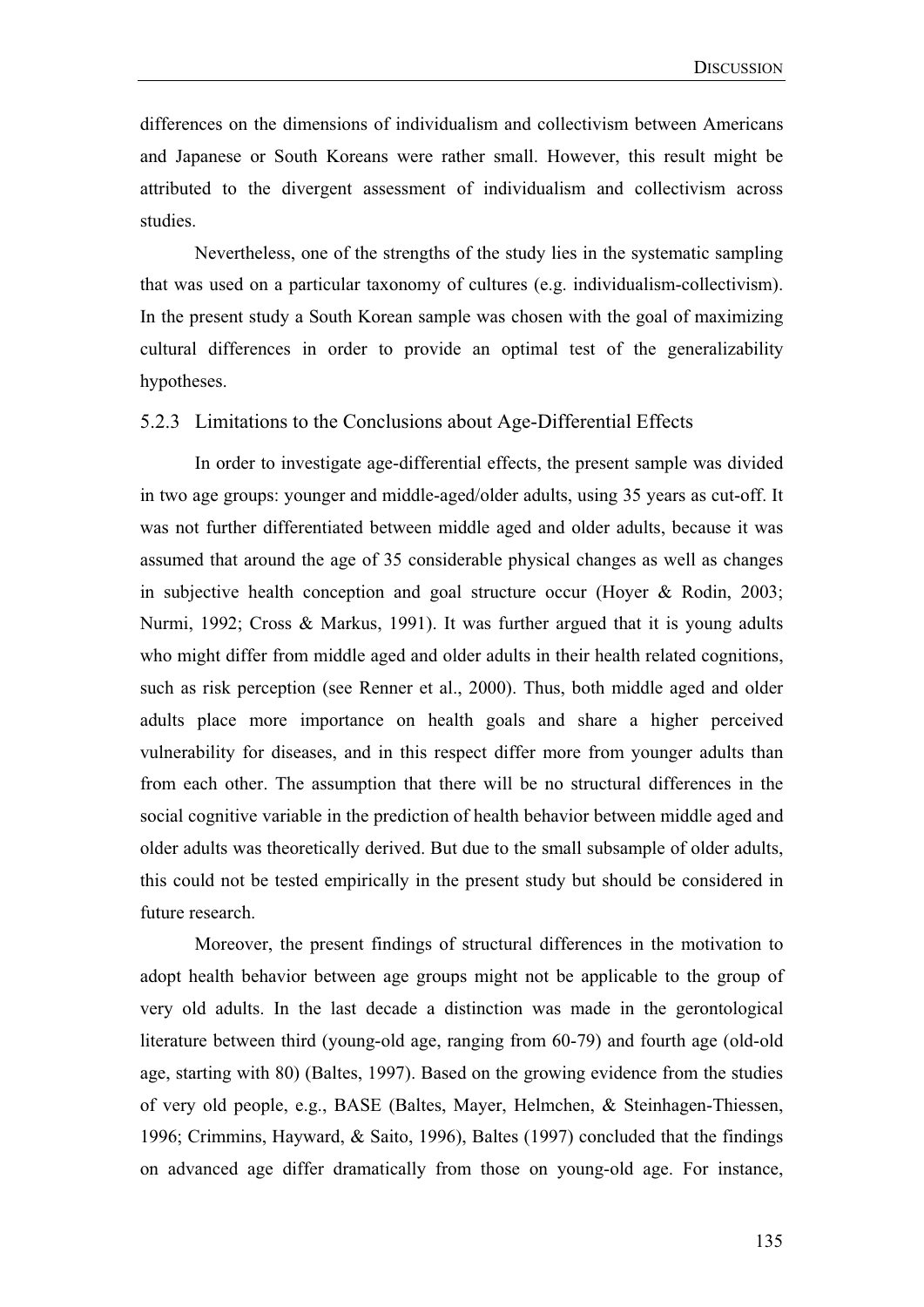Crimminis et al. (1996) calculated that the percentage of the inactive years of the remaining lifetime due to dysfunctionality is 20% for 70 year-old women, whereas for 90-year olds, almost 60% of the remaining lifetime is marked by dysfunctionality. In this study, dysfunctionality or inactivity was measured by indicators of everyday competence and independent living. On the basis of different domains of functioning including psychological and cross-disciplinary measures collected in the scope of the BASE-study, Smith and Baltes (1997) (see also Gerstorf, Smith, & Baltes, 2006) distinguished via cluster analysis ten different profiles of psychological functioning ranging from "good profile" to "very poor profile". The oldest-old appeared much more frequently in undesirable clusters than the younger-old. Thus, people in the "fourth age" are at much greater risk for dysfunctionality than the ones in the third age. This pattern of major increase in risk for very old people concerns not only declines in physical functioning but also declines in psychological functioning in such domains as intelligence, personality, and social behavior. Due to age-related increase in dysfunctionality, there might be another shift in motivation between young-old and old-old. In the present study only ten participants (0.4%) were older than 79 years. Hence the question of the applicability of the HAPA-model to the very old people and of how the motivational and volitional structure of old-olds might differ from youngold remains open and should be subject of future research.

# 5.2.4 Methodological Limitations Imposed by Sample Characteristics and Employed Measures

The present study was conducted using a sample of volunteers from Seoul and Kyungki-do, South Korea. In order to draw conclusions about the generalizability of results of the present study, the sample was compared with regard to the distribution of health behaviors to other representative (if available) or other large South Korean samples. On the basis of the results from the National Nutrition Survey of 1995 (Inoue et al., 2000) 1.5% of the population was classified as obese (BMI  $>$  30) and this percentage was lower than in the present study (cp. 2.2%). A lower percentage of the present study participants (13.4%) were classified as overweight (BMI 25-29) compared to 20.5% that were identified on the basis of National Nutrition Survey. Fat-derived energy intake could not be calculated with present data. However, on average present study participants reported moderate adherence to a low fat and high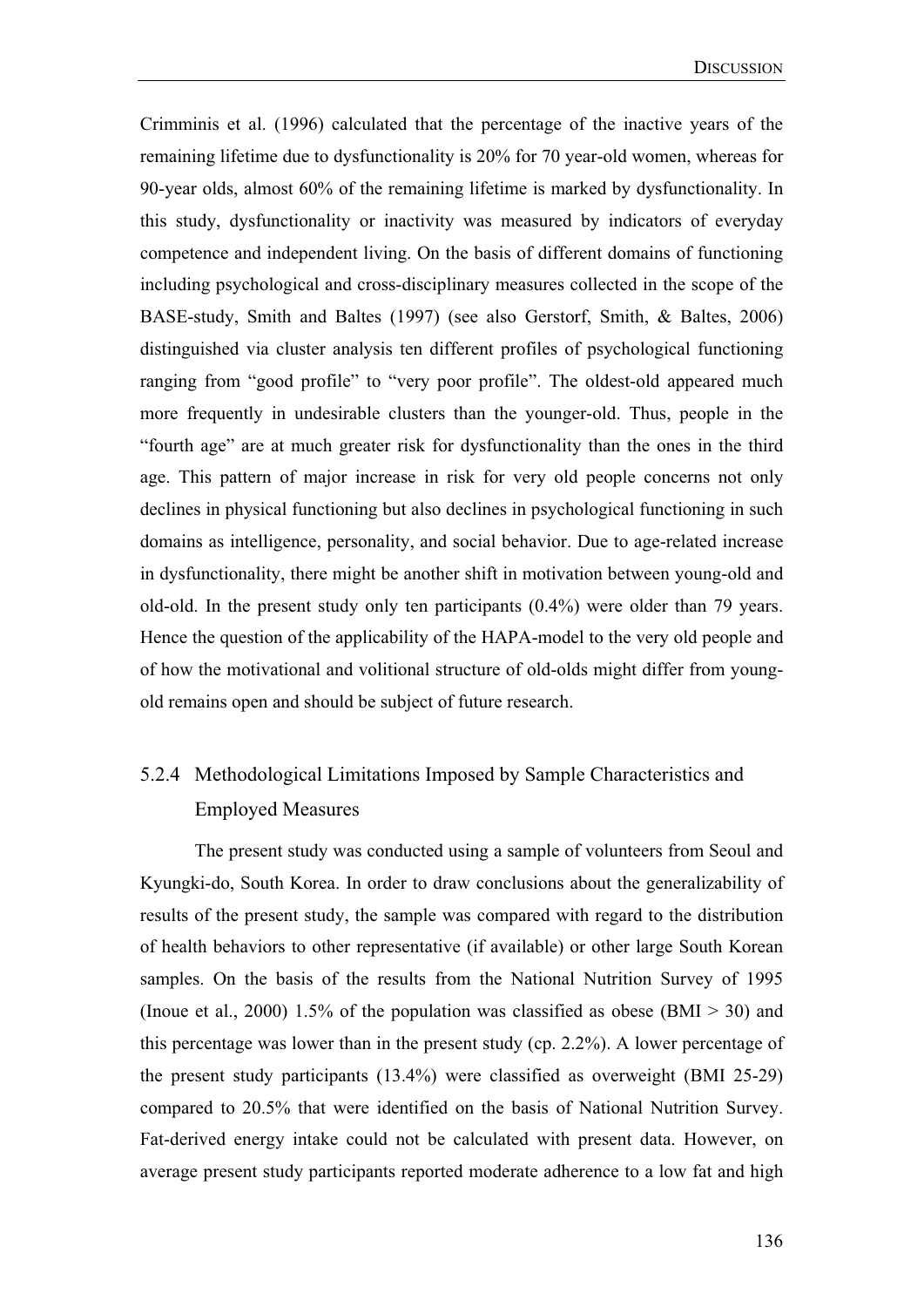fiber diet, with  $M = 2.4$ ;  $SD = .90$  on a four point scale. Thus, the present sample composition reflects only partially the nutrition behavior on the population level.

With regard to physical activity, Lee and Suh (2002) ascertained that only 11% of participants exercised regularly to the point of perspiring using a subsample from the National Health and Health Behavior Surveys (NHHBS). Despite a similar assessment method the physical activity participation rate in the present study (47%) deviates substantially from the national representative sample. Although, similarly to the representative sample men in the present study (59%) also reported exercising more regularly than women did (34%), the absolute percentage was much higher than in the representative study (14% for men versus 8% for women). Thus, the present sample was considerably more physically active than the general South Korean population.

A similar picture emerged for alcohol and cigarette consumption. According to the results of the 1998 Korean National Health and Nutrition Examination Survey 82% of men and 52% of women were consuming alcohol (Yoon et al., 2004). In the present study, however, only 25% of the participants reported consuming alcohol on a regular basis: 32% of men and 17% of women confirmed consuming alcoholic beverages regularly. With regard to cigarette consumption present study participants also reported much lower rates than those of the general population. For example, according to Lee and Suh (2002) the prevalence of smoking adds up to 67% for men and 7% for women. In the present study the prevalence of smoking was 26% for the total sample, with 48% for men and 4% for women.

 Thus, in the present study fewer participants were overweight, more participants were physically active and fewer participants consumed alcohol and cigarettes when compared to representative samples. The present sample is characterized by being positively selected from the general population. Therefore, the generalizability of the results of the study is constrained. Nevertheless, the strength of the current study lies in the use of a sample drawn from a general South Korean population instead using student samples which is done in the majority of studies.

 A further restriction to the external validity of the study might be a relatively high attrition rate of 48.7% between two waves that might have led to systematic sample bias. The longitudinal sample differed on a number of socio-demographic variables such as e.g., age, education and income from the drop-outs. However, dropout analysis showed that the study participants that took part in both waves of the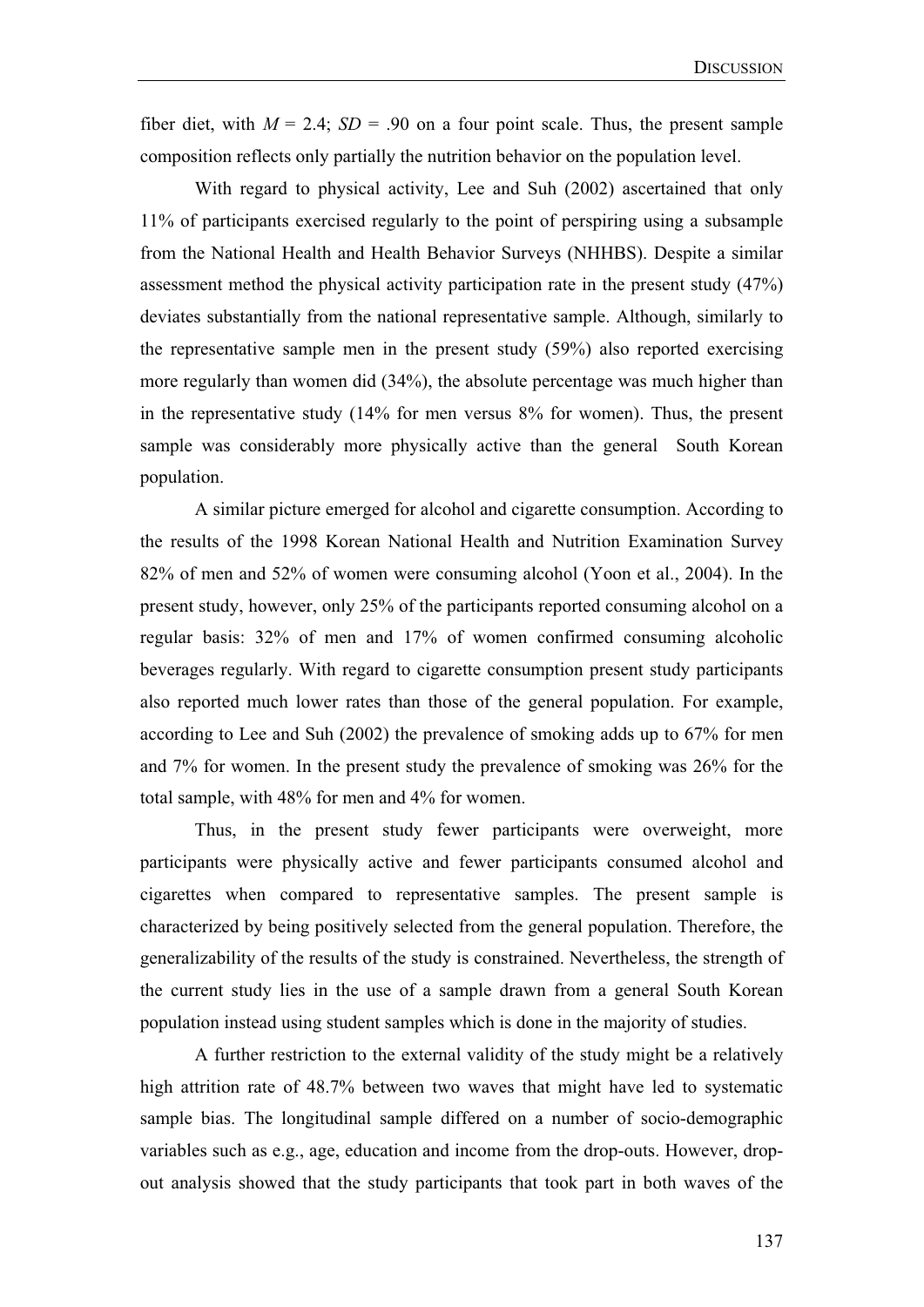study for the most part did not differ systematically in the core social-cognitive and behavioral variables from the participants that only took part in the first wave of the study. The difference discovered between participants who did versus did not continue pertained only to the differences in intentions and behaviors. The continuers had lower intentions to adopt a healthier lifestyle, to be physically active and to reduce alcohol consumption. They were also slightly physically active and consumed slightly less cigarettes than drop-outs. However, these differences were relatively small (all of them were much smaller than half of the standard deviations of respective variables). Thus, participants probably did not abstain from the study because they were, for example, less self-efficacious or had poorer health behaviors.

 Furthermore, the criterion variables (nutrition behavior, physical activity, cigarette and alcohol consumptions) are self-reported, and there is no direct possibility to examine the validity of these self-reports. However, there is evidence that indicates that self-reports for several of the behaviors under study are generally reliable and valid (for physical activity see Miller, Freedson, & Kline, 1994; for smoking see Dolcini, Adler, Lee, & Bauman, 2003; Heatherton, Kozlowski, Frecker, Rickert, & Robinson, 1989).

#### 5.3 OUTLOOK

In the preceding section a number of ways were suggested in which the research of the present study could be carried out further. This concluding section briefly sketches the more general implication this dissertation has for theory development and for behavior change interventions.

It was demonstrated that applying the insight from the life span psychology to processes described by health behavior theories brings about new perspectives. Different developmental tasks a person is confronted with in different phases of his or her life (Havighurst, 1948; Levinson, 1978; Neugarten et al., 1965) find reflection in the changing importance an individual places on health depending on the life phase (Nurimi, 1992). The present study extended previous research and has shown (see also Schwarzer & Renner, 2000) that not only involvement in health behaviors, selfregulative competences and willingness to take up health behaviors change over the life span but also the factors that motivate people to adopt health behaviors. Thus,